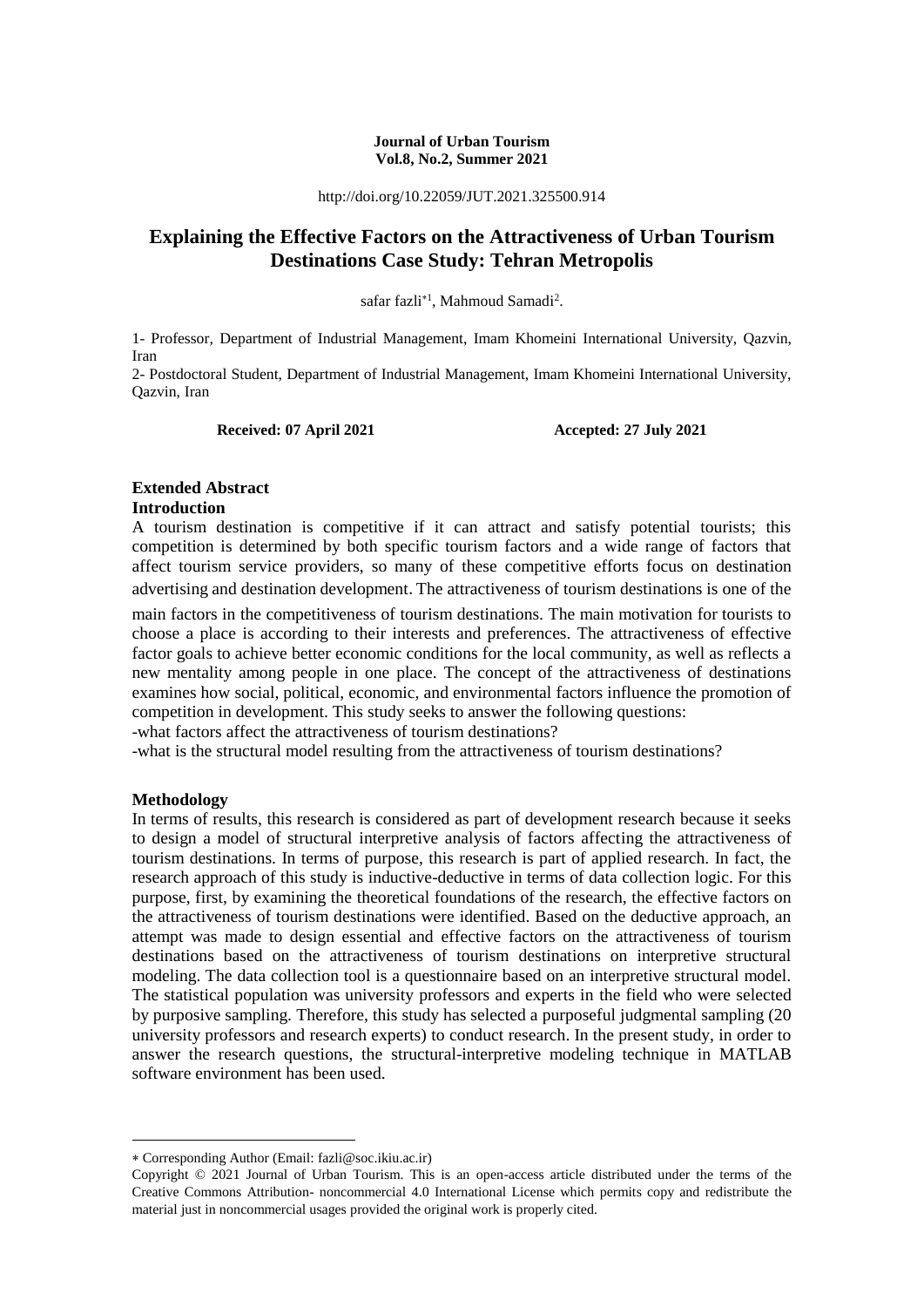#### **Results and discussion**

The findings of this study indicated that the structural model was classified into seven levels. The most effective level is the seventh one, which includes two factors such as natural landscape and infrastructure facilities. The natural landscape is considered as one of the main pillars of tourism so that tourism and the natural landscape are interdependent. The natural landscape forms many tourist attractions and the promotion and development of tourism in destinations depends on the natural landscape along with other factors. Also, along with the natural landscape, infrastructure facilities were identified as the most effective factor. Considering that nowadays, tourists are always looking for a quiet and pleasant place with desirable amenities, it can be done by providing services and infrastructure facilities such as accommodation, optimal transportation and creating a dynamic environment which can invite all members of society into the space of tourism destinations, create attractiveness of tourism destinations, and, consequently, provide the ground for attracting more and more tourists. This level directly affects the factors of the sixth level, i.e. welfare facilities. The sixth level also directly affects the fifth level, which includes proper access and environmental quality, and also, the fifth level affects the factors of the fourth level, as well as the fourth level on the third, the third level on the second, and finally the second on the first.

#### **Conclusion**

The purpose of this study was to design an interpretive structural model of the effective factors on the attractiveness of tourism destinations using the ISM approach. The results of implementing the ISM model showed that the model includes seven levels. The seventh level is the most effective one, which includes two factors such as natural landscape and infrastructure facilities. Also, the results of leveling the identified factors showed that the highest level of mental image factors and the reputation and credibility of the destination have taken place. In other words, it can be said that the output resulting from the strengthening of the mentioned factors leads to a positive mental image of tourism destinations, as well as promoting the reputation and credibility of tourism destinations. The results of the implementation of the Mick Mac model showed that in the first area, the independent cluster, none of the identified factors were located, which indicates strong interactions and connections between the identified factors for the attractiveness of tourism destinations. In other words, it can be said that the interaction between the identified factors provides the basis for the attractiveness of tourism destinations. In the dependent cluster, i.e. the second area, environmental security factors, situation of reputation and credibility of the tourism destination, and mental image of the destination are located. It can be said that these factors are influenced by other ones; that is, other factors try to come these factors to fruition. In the third area, i.e. the cluster of factors of people's economic interactions with tourists, the shape and natural landscape, local community behaviour, special events, factors, amenities, environmental quality of the destination are located. The identified factors play the role of an intermediate factor, that is, they affect the stimulus cluster and affect the dependent cluster. The fourth cluster (stimulus cluster) are the factors of the amount of media advertising, appropriate access, attractive cultural and historical resources, and infrastructure facilities. Factors related to stimulus clusters have high impact power.

**Keywords:** Attractiveness of Tourism Destinations, Urban Tourism, Mental Image, Infrastructure Facilities, Interpretive Structural Model Approach.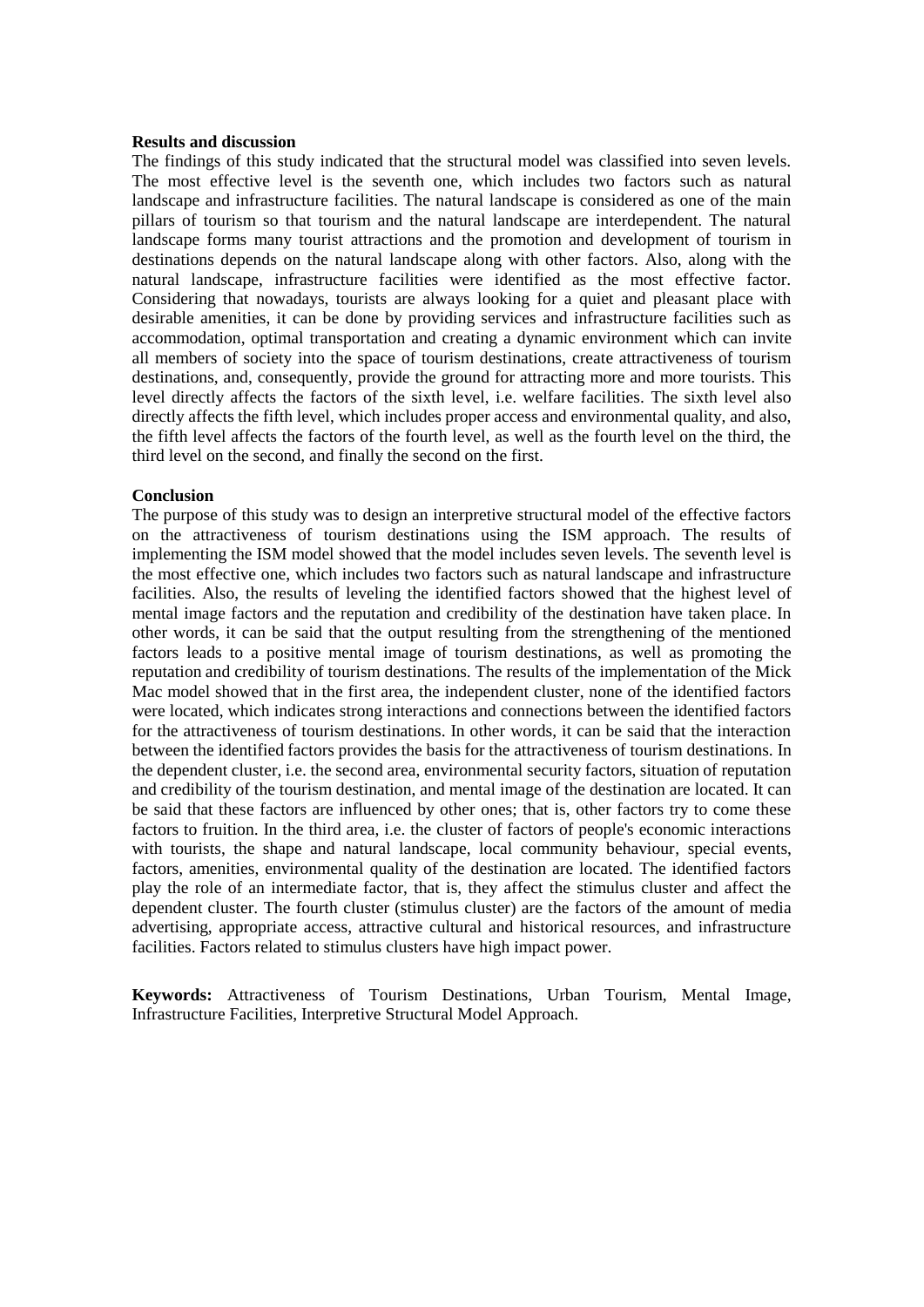# **فصلنامه گردشگری شهری، دورۀ ،8 شماره ،2 تابستان 1400 صص. 97-111**

http://doi.org/10.22059/JUT.2021.325500.914

# **تبیین عوامل مؤثر بر جذابیت مقاصد گردشگری شهری مطالعه موردی: کالنشهر تهران**

**-** استاد گروه مدیریت صنعتی، دانشگاه بینالمللی امام خمینی )ره(، قزوین، ایران **صفر فضلی**<sup>0</sup> **محمود صمدی -** دانشجوی پسادکتری گروه مدیریت صنعتی، دانشگاه بینالمللی امام خمینی )ره(، قزوین، ایران

**تاریخ دریافت: 1400/01/18 تاریخ پذیرش: 1400/05/05**

# **چکیده**

اهمیت جذابیت مقاصد گردشگری برای محققین و متولیان صنعت گردشگری روشن است. این اهمیت بـه دلیـل تأثیر بر رفتار گردشگران یعنی انتخاب مقاصد گردشگری موردتوجه قرارگرفته است. ازاینرو پژوهش حاضر باهدف تبیین عوامل مؤثر بر جذابیت مقاصد گردشگری شهری با استفاده از رویکرد مدل ساختاری تفسیری تدوین شد. از لحاظ هدف انجام این تحقیق جزه تحقیقات کاربردی است. جامعه آمـاری، اسـاتید دانشـگاهی و خبرگـان حـوزه موضوع موردنظر بود که به روش نمونهگیری هدفمند 51 نفر از اساتید دانشگاهها و متخصصـین عرصـه پـژوهش بهمنظور انجام پژوهش انتخابشـدهاند. نتـایج حاصـل از پیادهسـازی مـدل ISM نشـان داد کـه مـدل مـوردنظر دربرگیرنده هفت سطح است. تأثیرگذارترین، سطح ه فتم میبا شد که دو عا مل چ شم|نداز طبیعی و امکا نات زیرساختی را شامل می شود. این سطح بهطور مستقیم بر سطح بعدی یعنی سطح شـ شم که دربرگیر نده عا مل امکانات رفاهی است تأثیر می گذارد. سطح پنجم دربرگیرنده دسترسی مناسب و کیفیت زیستمحیطی بود که از سطح ششم تأثیر و بر سطح چهارم که دربرگیرنده رویدادهای ویژه و منابع تاریخی بود، تأثیر می گگـذارد. در سطح ذارد. در سـطح سوم عوامل تعاملات اقتصادی و رفتار جامعه محلی، در سطح دوم امنیت محیطی و تبلیغات رسانهای و در نها یت در سطح اول شهرت و اعتبار مقصد و تصویر ذهنی قرار داشت سطح اول در واقع تأثیرپذیرترین سطح می با شد. همچنین نتایج حاصل از پیادهسازی مدل میک مک نشان داد که از بین نواحی چهارگانه، ناحیه سوم که مربوط به خوشه پیوندی است، دارای بیشترین عامل بود این عوامل شامل تعامالت اقتصادی مردم با گردشـگران، شـکل و چشمانداز طبیعی، رفتار جامعه محلی، رویدادهای ویژه، عوامل، امکانات رفاهی، کیفیت زیستمحیطی مقصد است. همچنین خوشه وابسته که تحت تأثیر خوشههای پیوندی و خوشه م حرک میبا شد دربرگیر نده عوا مل امنـیت محیطی، وضعیت شهرت و اعتبار مقصد گردشگری، و تصویر ذهنی از مقصد بود.

**واژگان کلیدی:** جذابیت مقاصد، گردشگری شهری، تصویر ذهنی، امکانات زیرساختی، رویکرد ممـدل ساختاری سـاختاری تفسیری

Email: fazli@soc.ikiu.ac.ir مسئول نویسنده .0

1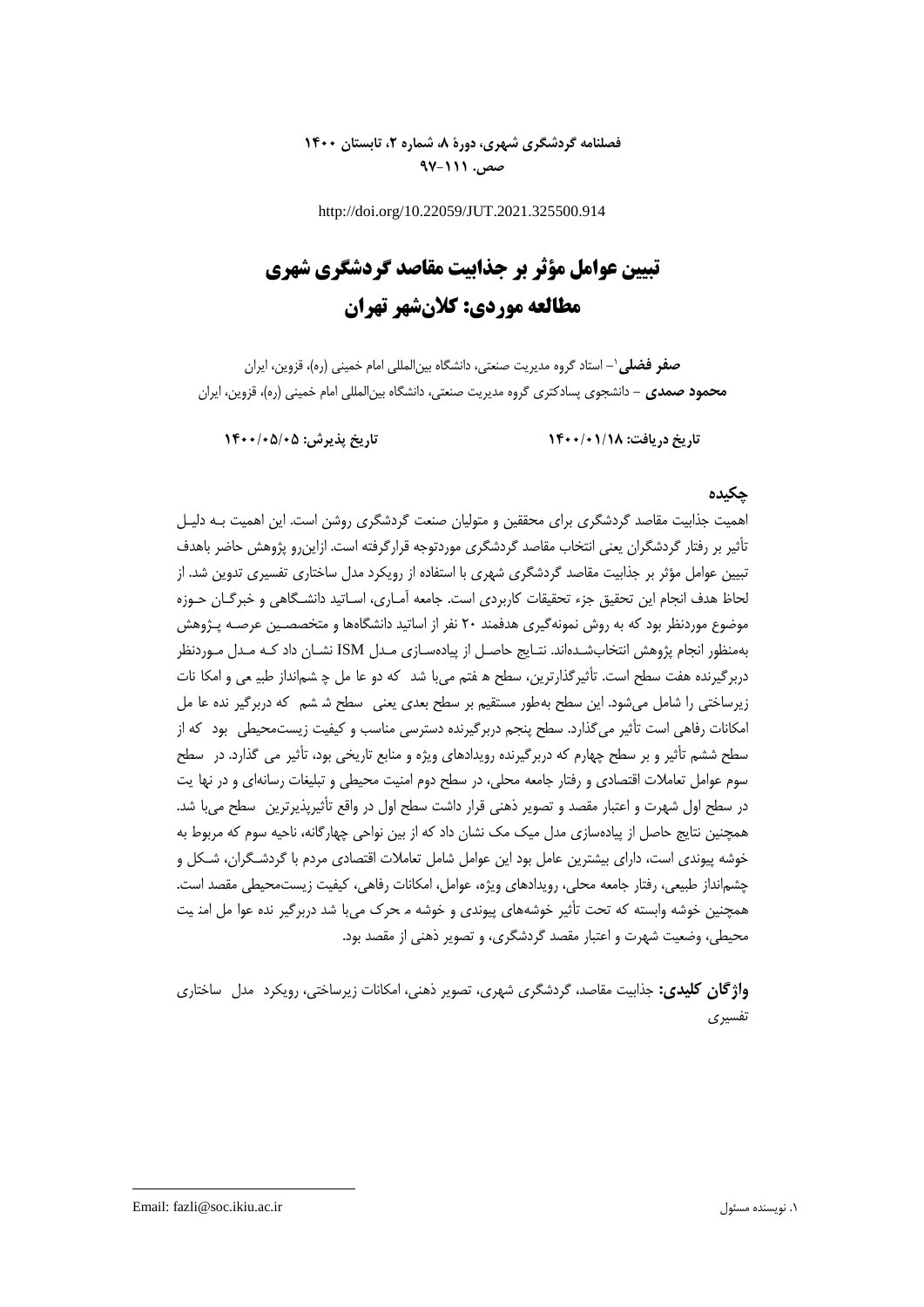#### **مقدمه**

گردشگری همواره عاملی در جهت پیشرفت کشورهای تمام دنیا بوده است و همچون محرکی با استفاده از منابع طبیعـی، انسانی، فرهنگی، سنتها و آدابورسوم محلی موجبات ارتباط مردمان سرتاسر دنیا را فراهم مـیآورد و مزایـای واقعـی را برای جامعه میزبان به بار میآورد و مستقیماً به رشـد تولیـد ناخـالص ملـی و اشـتغال کمـک میکنـد )اسـدی پیمـان و همکاران،٣٩:١٣٩٩). امروزه در بسیاری از جوامع گردشـگری بـهعنوان یکـی از پدیـدههای مهـم اجتمـاعی و اقتصـادی تبدیلشده است (Fernandez,2020:187). گردشگری میتواند باعث افزایش درآمد مردم مقصد شـود؛ زیـرا پـولی کـه گردشگران در مقصد خرج میکنند، درآمد را باال میبرد و با وضع مالیات نیز موجب افزایش پایـههای مالیـاتی در کشـور میگردد. گردشگری همچنین میتواند بر محیط نیز تأثیر مثبت داشته باشد. با استفاده از درآمـدی کـه از گردشـگری بـه دست میآید، میتوان به حفظ و بهسازی و بازسازی محیطهای گردشگر پذیر پرداخت. در واقع گردشـگری بودجـه لازم برای حفظ آثار تاریخی و بهطورکلی محیط گردشگر پـذیر را فـراهم میکنـد (Phillips & House,2009:179). میـان گردشگری و شهرها روابط مکملی وجود دارد چراکه همه انواع گردشگری بهنوعی به کـانون و خـدمات شـهری نیازمنـد است. بنابراین در هرگونه برنامهریزی برای توسعه و ترقی گردشگری، باید به توانمندی کانونهـای گردشـگری در ارائـه خدمات مستقیم و غیرمستقیم نیز توجه شود. امروزه گردشگری شـهری بـه دلیـل ورود شـمار بـاالیی از گردشـگران بـه شهرهای بزرگ، جایگاه قابلتوجهی در میان حوزههای مختلف گردشگری یافته است. مقصدهای گردشـگری ترکیبـی از تولیدات و خدمات گردشگری را ارائه می دهند که با نام تجاری «مقصـد» ردهبنـدی میشـوند (Hsu et al,2009:291). یک مقصد گردشگری در صورتی رقابتی است که بتواند گردشگران بالقوه را جذب نموده و راضی کنـد؛ ایـن رقابـت هـم بهوسیله عوامل خاص گردشگری و هم بهوسیله طیف گستردهای از عـواملی کـه بـر ارائهدهنـدگان خـدمات گردشـگری تأثیرگذار است تعیین میشود، بنابراین بسیاری از این تالشهای رقابتی بر تبلیغات مقصـد و توسـعه مقصـد تمرکـز دارد. رقابت گردشگری توانایی یک مقصد در خلق، یکپارچه نمودن و توزیع تجربیات گردشگری است. ایـن تجربیـات موجـب تداوم منابع یک مقصد میشود و در جهت حفظ جایگاه نسبی بازار در مقایسه بـا سـایر مقصـدها کمـک شـایان تـوجهی میکند ),2020:56Dey). جذابیت مقاصد گردشگری یکی از عوامل اصـلی در جهـت رقابتپـذیری مقاصـد گردشـگری میباشد ),2016:13Morozova & Morozov). جذابیت محرکی اصلی برای گردشگران در انتخاب یک مکـان، طبـق علایق و اولویتهایشان است (Prideaux,2005:20). جذابیت مقاصد فاکتوری مؤثر برای کسب شرایط اقتصـادی بهتـر برای جامعه محلی، و همچنین آن نشاندهنده یک ذهنیت جدید در میان افراد در یک مکان است. مفهوم جذابیت مقاصد به بررسی چگونگی اثرگذاری عوامل اجتماعی، سیاسی، اقتصادی و زیستمحیطی، بـرای ارتقـا رقابـت در زمینـه توسـعه میپردازد. این پژوهش تالش دارد تا به این سؤاالت پاسخ دهد؛ چه عواملی بر جذابیت مقاصد گردشگری مـؤثر اسـت؟ و مدل ساختاری حاصل از عوامل جذابیت مقاصد گردشگری به چه صورت است؟

ساعی و همکاران )0313( پژوهشی با عنوان نقش جاذبههای مقصد گردشگری در جذب توریسـت فرهنگـی گردشـگران خارجی شهر اصفهان انجام دادهاند. نتایج این پژوهش حاکی از آن است که چشمانداز تـاریخی ایـران مهمتـرین انگیـزه برای جذب مسافر خارجی است. رضا طبع ازگمی و حیدری چیانه )0332( پژوهشی بـا عنـوان تحلیلـی بـر نـرخ جـذابیت مقاصد گردشگری مطالعه موردی: نواحی کوهسـتانی غـرب گـیالن انجـام دادهانـد. در ایـن پـژوهش از عـواملی ماننـد فاکتورهای اکوتوریستی، آثار تاریخی، سبک معیشت نیمـه نومـادیزم و وضـعیت زیرسـاختها از مهمتـرین شـاخصهای بررسی برای رتبهبندی مقاصد گردشگری انتخاب شدند. هرندی و میرزاییان )0331( پژوهشی با عنوان تبیین مدل جـذب گردشگر سالمت: با استفاده از استراتژی تئوری داده بنیاد کالسیک انجام دادهاند. نتایج این پژوهش حاکی از آن است که مدل جذب گردشگر سالمت در ایران از پنج مقوله اصلی تشکیلشده است که عبارتاند از: کیفیت و ارزشآفرینی درمان، تبلیغات سالمت، ارزش ویژه برند شهری، خدمات درمان اسالمی و زیرسـاخت و جاذبـههای گردشـگری اسـت. بیکـی و تردست )0337( پژوهشی با عنوان ارزیابی کیفیت اجزای مقصد گردشگری شهری از جنبه مدیریت مقصد انجام دادهانـد. یافتههای حاصل از این پژوهش نشان میدهد که در این پژوهش ضمن برآورد وضعیت مقصد گردشگری موردمطالعـه از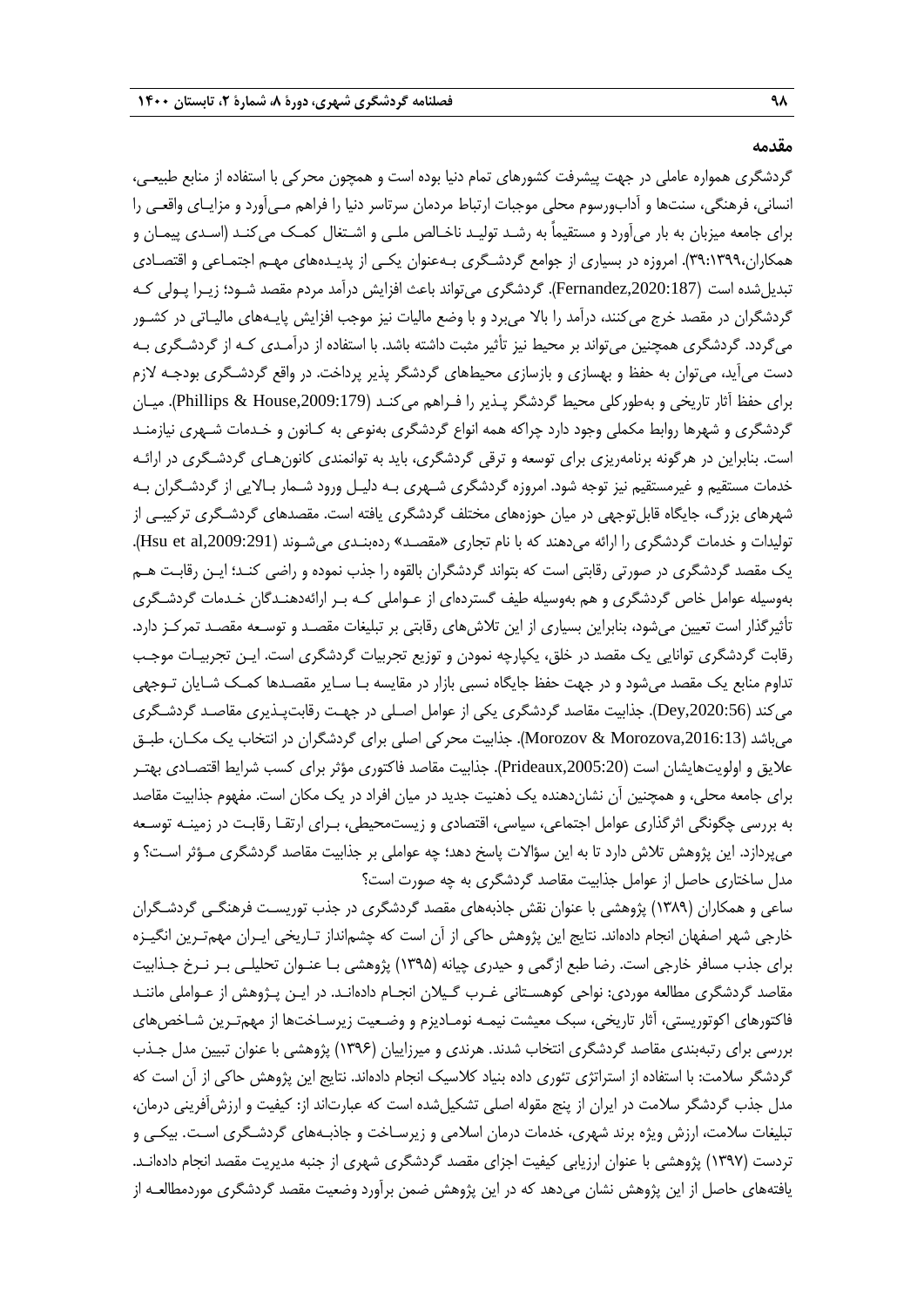مؤلفههای موردبررسی از تعامالت اقتصادی مردم با گردشگران بهعنوان یکی از عوامـل مـؤثر در کیفیـت اجـزای مقصـد گردشگری یادشده است. این عامل همچنین در پژوهشهای لی کالاهان`و همکاران (۲۰۱۵)، ونگسـی(۲۰۰۳) بــهعنوان یکی از عوامل در جذابیت و کیفیت مقاصد گردشگری یادشده است. بوشهری سنگیزاد و بحرینیزاد )0331( پژوهشی بـا عنوان ارائه مدل بومی وفاداری به مقصد گردشگری با رویکرد کیفی مبتنی بر داده بنیاد: بندر بوشـهر مقصـد گردشـگری انجام دادهاند. یافتههای پژوهش نشان میدهد وفاداری به مقصد گردشـگری بـا پـنج عامـل و 12 مؤلفـه شـامل: ارزش ادراكشده (۵ مؤلفه)، كیفیت خدمات (۵ مؤلفه)، شـرایط میزبـانی (۳ مؤلفـه)، آگـاهی و شـناخت (۱۱ مؤلفـه) و ادراک از تنگناها (٢١ مؤلفه) تبیین می شود. احدی و همکاران (١٣٩٩) پژوهشی با عنوان ارزیابی تأثیر کیفیت اطلاعات گردشـگری در رسانههای اجتماعی بر شکلگیری تصویر ذهنـی مقصـد بـا بهرهگیـری از نظریـه مجموعـههای راف انجـام دادهانـد. اطلاعات بهروز، مرتبط و کامل در رسانههای اجتماعی، بر شکل گیری تصویر شناختی و عـاطفی کـاربران تـأثیری بسـیار قوی دارند و اطالعات جالب و ارزش افزا، تأثیر کمابیش قوی و ویژگیهای وبسایتهای گردشگری، تـأثیر ضـعیفی بـر شاخص یادشده میگذارند. همچنین تصویر شناختی و عاطفی بر تصویر رفتاری قصـد خریـد کـاربران تـأثیر مثبتـی دارد. کیم(۲۰۱۱) در پژوهش خود با عنوان تأثیر تصویر مقصد بر جذابیت مقاصد گردشگری به ایـن نتیجـه رسـیده اسـت کـه تصویر شناختی و کیفیت تسهیالت زیرساختی زمینه شکلگیری تصویر مقصد را فـراهم میکنـد کـه ایـن امـر بـر روی جذابیت مقاصد تأثیرگذار است. ریتسمار ٔو همکاران (۲۰۱۶) پژوهشی با عنوان جذابیت مقصد و دلبستگی مکان با نقـش میانجی وفاداری گردشگران انجام دادهاند. نتایج این پژوهش نشاندهنده آن است که جذابیت مقصـد بـر دلبسـتگی بـه مکان تأثیر مثبتی دارد همچنین وفاداری گردشگران نقش متغیر میانجی در رابطه بین جذابیت و دلبستگی مکـانی دارد. 2 جیانگ و همکاران )5151( پژوهشی با عنوان تدوین و استخراج مقاصـد جـذاب گردشـگری در جهـت توسـعه پایـدار در منطقه هوکایدو انجام دادهاند. در این پژوهش تالش شده است کـه از قابلیتهـای تصـاویر مـاهوارهای بـرای شناسـایی مقاصد پربازدید و جاذب استفاده شود و استخراج این اطالعات زمینه را برای مدیریت توسـعه پایـدار مقاصـد گردشـگری فراهم میسازد. زاری ٔو همکاران (۲۰۲۰) پژوهشی با عنوان عوامل مؤثر بر انتخـاب مقاصـد گردشـگری پزشـکی انجـام دادهاند. در این پژوهش از عواملی مانند شرایط حملونقل عمومی، کیفیـت زیسـتمحیطی مقصـد و همچنـین امکانـات پزشکی مقاصد، هزینههای درمان بهعنوان عوامل جذابیت مقصد یادشده است. همچنین در مطالعه صورت گرفتـه توسـ آلام٬(و همکاران (۲۰۲۰) از کیفیت زیستمحیطی مقصد بهعنوان عاملی مؤثر در جذابیت مقاصد گردشگری یادشده است. با بررسی مباحث تئوریک و تحقیقات انجامشده در داخل و خارج کشور مشاهده می شود کـه اغلـب تحقیقـات انجامشـده درباره موضوع جذابیت مقاصد گردشگری، بیشتر مبتنی بر بررسی یک عامل و یا عواملی محدود انجامیافتـه اسـت. ایـن تحقیق با بررسی و شناسایی عوامل مؤثر بر جذابیت مقاصد گردشگری تالش دارد، مؤلفهها مؤثر بر آن را شناسایی کنـد؛ تا با ایجاد یک ادراك مفهومی بین متخصصین، الیههای مشخصی از مؤلفهها تأثیرگذار بر جذابیت مقاصد گردشـگری را بهدرستی شناسایی کند. همچنین روش طراحی مـدل تحلیـل تفسـیری-سـاختاری کمتـر در حـوزه مباحـ گردشـگری استفادهشده است، و این پژوهش تالش دارد تا از این منظر ازنظر روش اجرای کار نیز فصل تازهای از روشهـای اجـرای تحقیق را در این حوزه برای تولید محتوای بیشتر مهیا نماید.

# **مبانی نظری**

محققین در ادبیات گردشگری تعاریف متعددی از مقصد گردشگری ذکر کردهاند. مقاصد ترکیبی از محصوالت گردشگری

3. Kim

-

- 4. Reitsamer
- 5. Jiang
- 6. Zarei 7. Alam

<sup>1</sup>. Le-Klähn

<sup>2</sup>. Vangsi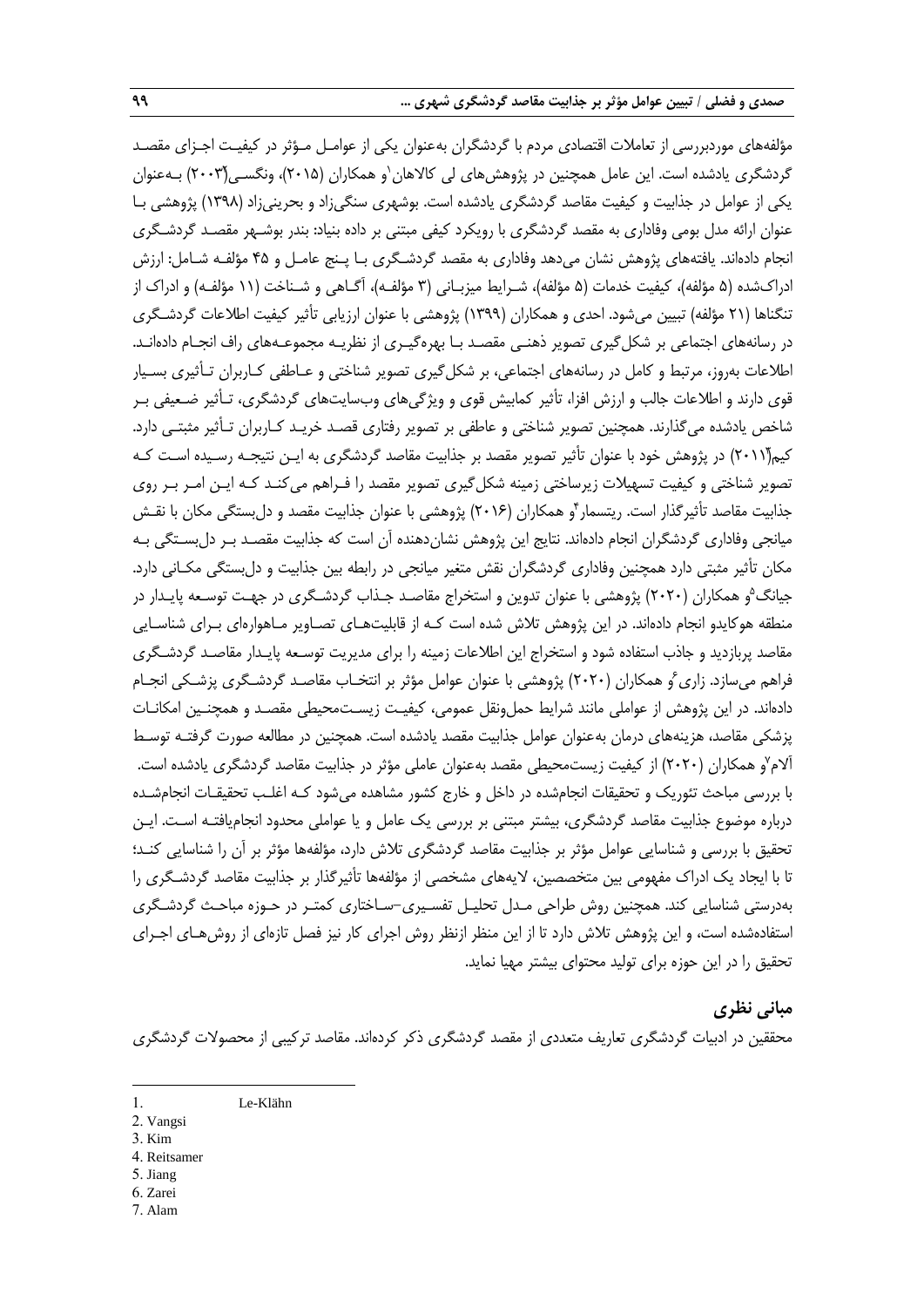هستند که یک تجربه یکپارچه را به مصرفکنندگان پیشنهاد میدهند. بهطورمعمول، مقاصد بـهعنوان نـواحی جغرافیـایی تعریفشده، در نظر گرفته میشوند، مانند یک کشور، یک جزیره یا یک شهر. همچنین، یک مقصد میتواند یـک مفهـوم ادراکی، تشخیص داده شود که میتواند بهطور ذهنی توسط مشتریان تفسیر شود، بسته به برنامه سفر، پیشـینه فرهنگـی، هدف از دیدار، سطح آموزشی و تجربه گذشته (Buhalis,2000:45). کرو کلیسی و نیجکمپ'عنـوان می کننـد کـه یـک مقصد گردشگری (شهر، منطقه یا مکان در حال حاضر دیگر بهعنوان یک مجموعه از منابع طبیعی، فرهنگی، هنـری یـا محیطی مجزا دیده نمیشود، بلکه بهعنوان یک محصول کلی جذاب و در دسترس در یک ناحیه معین، یک بسته پیچیده و یکپارچه از خدمات است که بهوسیله یک مقصد پیشنهاد میشود و یک تجربه سفر که نیازهـای گردشـگران را فـراهم میسازد، ایجاد میکند. بنابراین، یک مقصد گردشگری، یک بسته ترکیبـی از خـدمات را بـر اسـاس پتانسـیل موجـودی ذاتیاش تولید میکند. همچنین، این مسئله ممکن است رقابت شـدیدی بـین مقاصـد سـنتی کـه در طلـب نگهـداری و گسترش سهم بازار خود هستند و مقاصد جدید که در تالش برای دستیابی به این مهم و رشـد سـهم بازارشـان هسـتند، ایجاد کند. بنابراین، موفقیت یک مقصد گردشگری به رقابتپذیری منطقه گردشگری ازلحـاظ ویژگیهـای جـذابیت کـه قدرت گردشگری یـک ناحیـه معـین را شـکل میدهـد، بسـتگی دارد (Cracolici & Nijkamp,2008:126). مفهـوم جذابیت مقصد و اندازهگیری آن در دهههای اخیر موردتوجه پژوهشگران گردشـگری و سیاسـتگذاران قرارگرفتـه اسـت ),2010al et Lee; ,2008Cho; ,2006Uysal & Formica). جذابیت مقاصد اثر مهم بر تعیـین احساسـات، انتخـاب مقصد و رفتار مورد انتظار گردشگر دارد. مایو و جارویس (۱۹۸۱) مفهوم جـذابیت مقصـد را «توانـایی ادراکشـده از یـک مقصد برای تولید مزایای منحصربهفرد« تعریف میکنند ),2016:13Morozova & Morozov). جـذابیت یـک مقصـد گردشگری مردم را به دیدار و گذراندن زمان در مقصد تشویق میکند. بنابراین، ارزش اصلی جذابیت مقصد، اثـر کششـی بر گردشگران است. بدون جذابیت، گردشگری وجود نخواهد داشت و نیازی به تسهیالت و خـدمات گردشـگری نیسـت. تنها زمانی مردم به یک مقصد جذب میشوند که خدمات و تسهیالت موجود باشد ),2003:1679Vengesayi). جذابیت مقصد به برداشت گردشگران از مقصد و توانـایی آن در تـأمین نیازهـای آنهـا اشـاره دارد ),2018:203al et Ma). دو جریان گسترده از تحقیقات در ادبیات گردشگری، جذابیت مقصد را تکامـل داده اسـت. یـک جریـان از ادبیـات، جـذابیت مقصــد را بــر اســاس ویژگیهــای فیزیکــی یــک مقصــد، یعنــی موجــودی منــابع گردشــگری، تعریــف میکنــد ),2006:421Uysal & Formica). همچنین ویکتور )0313( بیان کرد که جذابیت انگیزش اولیه برای گردشگران برای انتخاب یک مقصد طبق عالیق و اولویتهای آنان است. جـذابیت، ادراك مهـم گردشـگران از شـرکت در یـک فعالیـت گردشگری است، همچنین بهعنوان «یک منبع پایدار» یا «ساختمان دائمی یـک مقصـد گردشـگری» تعریـف میشـود. قدرت جذابیت مقصد مربوط به توسعه اقتصادی و عملکرد منطقه است (Cheng et al,2013:1198). بااین حال، در بازار جهانی گردشگری امروز، دیگر مقصد بهعنوان منابع طبیعی، فرهنگی یا زیستمحیطی متمـایز شـناخته نمیشـوند، بلکـه بهعنوان یک محصول جذاب کلی در یک منطقه خاص در دسترس است، شناخته میشـود ),2000:99Buhalis). ارائـه چنین مجموعهای از محصوالت و خدمات چندوجهی، پیششرط ایجاد تجربهای جذاب و بهیادماندنی از مقصد شده اسـت ),2017:198Sørensen & Fadda). جریان دوم، جذابیت مقصد را بر اسـاس درك تصـویر گردشـگران از یـک مقصـد عنوان میکند. با ادغام این دو جریان، میتوان گفت که عوامل جذابیت یک مقصد برای شکلگیری تصـویر و بـه خـاطر سپردن تجربه مقصد مرحلهای، بسیار مهم است. گردشگران بهطور فزایندهای به دنبال تجربیات منحصربهفرد هستند کـه فراتر از مصرف محصوالت یا خدمات باشد. بر این اساس برنامهریزی گردشگری از اقتصاد خدماتی "متمرکز بر تحویـل" به اقتصاد تجربه "مرحلهای" تغییر میکننـد ),2019,3Woyo). بـهطورکلی، جـذابیت یـک مقصـد، احساسـات و عقایـد دیدارکنندگان درباره توانایی ادراكشده مقصد برای برآوردن نیازهای آنان را منعکس میکند. هر چه یـک مقصـد بیشـتر بتواند نیازهای گردشگران را برطرف سازد، ادراك آنان از جذابیت بیشتر خواهد بود و احتمال انتخاب مقصد بیشتر خواهـد

1

<sup>2</sup>. Mayu&Jaroise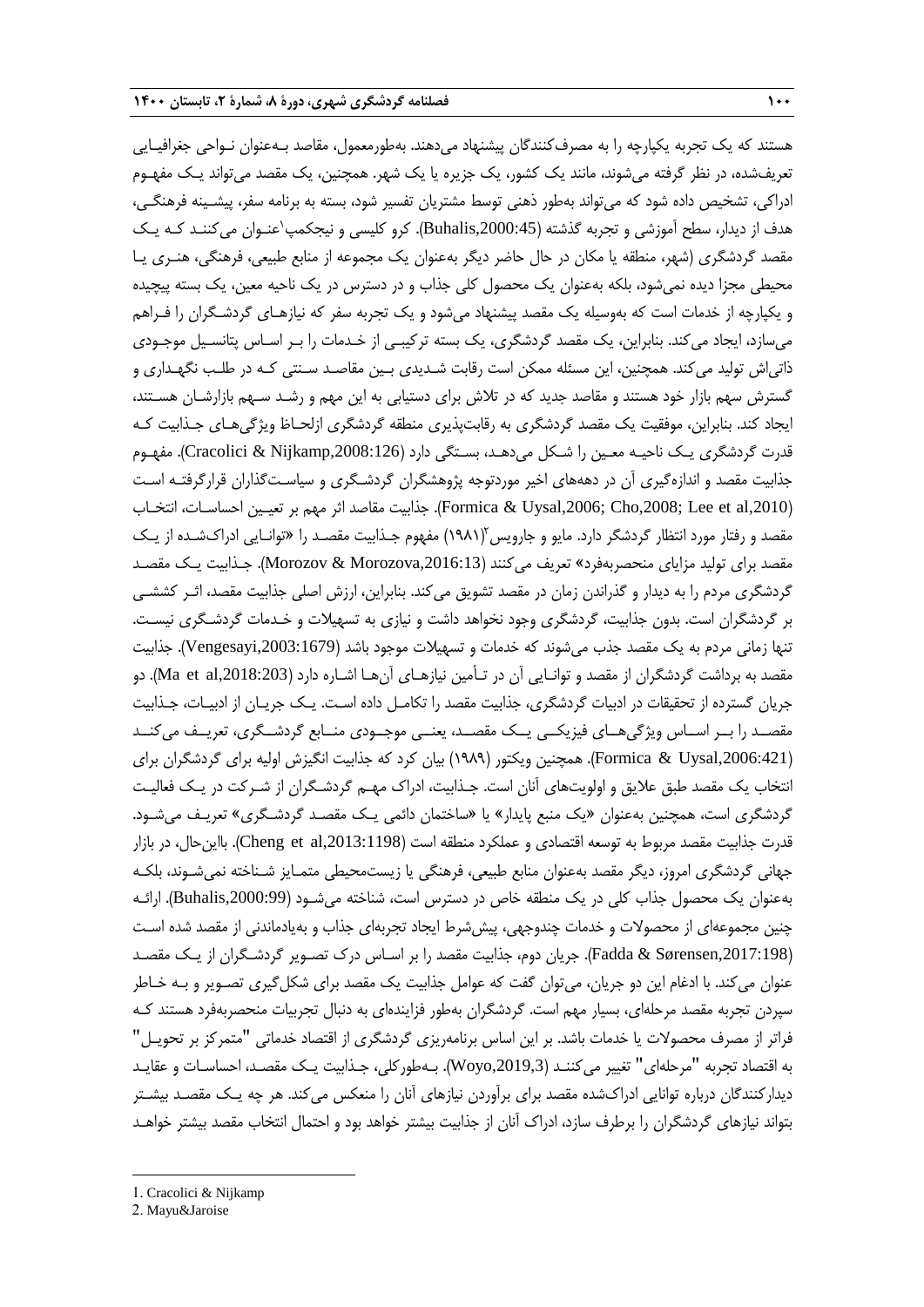شد ),2020:49al et Jiang). تحقیق در مورد عواملی که مقاصد جذابی را تشکیل میدهند عمدتاً متمرکز بـر دسترسـی، امکانات رفاهی و زیرساختی، مناظر و جامعه محلی است. بـه عبـارت دقیـقتر، شـکل و چشـمانداز طبیعـی یـک مقصـد اساسیترین عنصر در جذب گردشگر به یک مکان است عالوه بر مناظر، مدتهاست که دسترسی به یک مقصد بهعنوان نیروی محرکه اصلی جذابیت مقصد شناخته میشود. دسته وسیعی از امکانات رفـاهی، ازجملـه در دسـترس بـودن محـل اقامت، فرصتهای اقامت و رستورانها، عامل مهم دیگری است. جامعه محلی میتواند منابع طبیعی و تجربی را در یـک مقصد تکمیل کند و به ارتباط با مردم محلی اشاره دارد. اهمیت جامعه محلی برای پاسخهای عاطفی، شناختی و رفتـاری گردشگران اخیراً موردتوجه قرارگرفته است. بهعنوانمثال، افرادی که از نزدیک جامعه و فرهنگ محلی را تجربه میکنند، بهاحتمالزیاد دارای تجربههای گردشگری بهیادماندنی هستند ),2012:56al et Kim). در جدول شماره )0( عوامل مؤثر بر جذابیت مقاصد گردشگری شهری که از طریق مطالعه مبانی نظری پژوهش شناساییشده، ارائهشده است.

| جدون ستدره ۰٫۰ خواش موتر بر جدابیت متابعت ترتشخری شهری                     |                |                                  |  |  |  |  |  |  |
|----------------------------------------------------------------------------|----------------|----------------------------------|--|--|--|--|--|--|
| منابع                                                                      | حرف اختصاری    | مؤلفهها                          |  |  |  |  |  |  |
| .(١٣٩٧) De-Klähn et al بیکی و تردست Vengesayi(2003) Le-Klähn et al (2015), | A <sub>1</sub> | تعاملات اقتصادي مردم با گردشگران |  |  |  |  |  |  |
| Le-Klähn et al $(2015)$ , Vengesayi $(2003)$                               | A <sub>2</sub> | شکل و چشمانداز طبیعی             |  |  |  |  |  |  |
| Cracolici & Nijkamp, (2008)                                                | A <sub>3</sub> | میزان تبلیغات رسانهای            |  |  |  |  |  |  |
| Cracolici & Nijkamp, (2008); Jeuring (2017); Kim, & Perdue<br>$(2011)$ ,   | A <sup>4</sup> | رفتار حامعه محلى                 |  |  |  |  |  |  |
| Lee et al (2010); Krabokoukis, & Polyzos (2020).                           | A5             | وضعیت شهرت و اعتبار مقصد گردشگری |  |  |  |  |  |  |
| .al (2020) Prideaux (2005), Alam et                                        | A6             | امنيت محيطى                      |  |  |  |  |  |  |
| $Kim, & Perdue(2011), Sultana et al, (2014), Vengesayi(2003)$              | A7             | تصوير ذهني                       |  |  |  |  |  |  |
| Vengesayi (2003).                                                          | A8             | امکانات ,فاهے ِ                  |  |  |  |  |  |  |
| Le-Klähn et al(2015), Cheng et al, (2013),                                 | $A_9$          | رویدادها <i>ی</i> ویژه           |  |  |  |  |  |  |
| Jin et al, (2013),                                                         | A10            | دسترسی مناسب                     |  |  |  |  |  |  |
| ساعی و همکاران Biswas et al(2020), Le-Klähn et al(2015),                   | A11            | منابع فرهنگی و تاریخی جذاب       |  |  |  |  |  |  |
| (1719)                                                                     |                |                                  |  |  |  |  |  |  |
| Zarei et al $(2020)$ , Alam et al $(2020)$                                 | A12            | كيفيت زيستمحيطى مقصد             |  |  |  |  |  |  |
| Le-Klähn et al (2015). al (2020), Vengesayi (2003), Zarei et               | A13            | امكانات زيرساختى                 |  |  |  |  |  |  |
|                                                                            |                |                                  |  |  |  |  |  |  |

| جدول شماره ۱. عوامل مؤثر بر جذابیت مقاصد گردشگری شهری |  |  |  |
|-------------------------------------------------------|--|--|--|
|-------------------------------------------------------|--|--|--|

# **روش پژوهش**

این پژوهش ازنظر نتیجه، جزه تحقیقات توسعهای قلمداد میگردد زیرابه دنبال طراحی مدل تحلیـل تفسـیری سـاختاری عوامل مؤثر بر جذابیت مقاصد گردشگری میباشد. ازلحاظ هدف انجام این تحقیق جزه تحقیقات کاربردی است. درواقـع رویکرد پژوهشی این مطالعه به لحاظ منطق گردآوری دادهها از نوع استقراه - قیاسی است؛ بدین منظور ابتدا بـا بررسـی مبانی نظری و تئوریک تحقیق عوامل مؤثر بر جذابیت مقاصد گردشگری شناسایی شد، و بر مبنای رویکرد قیاسی تـالش شد بر اساس روش مدلسازی ساختاری تفسیری عوامل مهم و تأثیرگذار بر جذابیت مقاصد گردشگری طراحی گردند. در واقع این روش ترتیب و جهت روابط پیچیده میان عناصر یک سیستم را بررسی می کند. مدلسازی ساختاری– تفسـیری، یک فرایند یادگیری تعاملی است که در آن مجموعهای از متغیرهای مرتبط بـه یـک موضـوع خـاص بـهطور مسـتقیم و غیرمستقیم یک سیستم جامع را تشکیل میدهند. یک شیوه تفسیری، برای قضاوت درباره عناصر مختلف و نحوه روابـ بین آنها است؛ که از این طریق، رابطه بین متغیرها در یک سیستم کامالً پیچیده مشخصشده و بهراحتی قابلتشخیص است ),2017:179Visi). ابزار گردآوری اطالعات پرسشنامه مبتنی بر مدل ساختاری تفسیری است. جامعه آماری، اساتید دانشگاهی و خبرگان حوزه موضوع موردنظر بود که به روش نمونـهگیری هدفمنـد انتخـاب شـدند. قابـلذکر اسـت کـه نمونهگیری هدفمند به دودسته نمونهگیری سهمیهای و قضـاوتی تقسـیم میشـود؛ کـه در ایـن پـژوهش از نمونـهگیری قضاوتی استفاده شد. نمونهگیری قضاوتی زمانی مطرح میشود که طبقه محدودی از افـراد دارای اطالعـاتی هسـتند کـه محقق به دنبال آنهاست. ازایـنرو در ایـن پـژوهش از نمونـهگیری هدفمنـد قضـاوتی )51 نفـر از اسـاتید دانشـگاهها و متخصصین عرصه پژوهش) بهمنظور انجام پژوهش انتخابشدهاند. در پژوهش حاضر بهمنظور پاسـخگویی بـه سـؤالات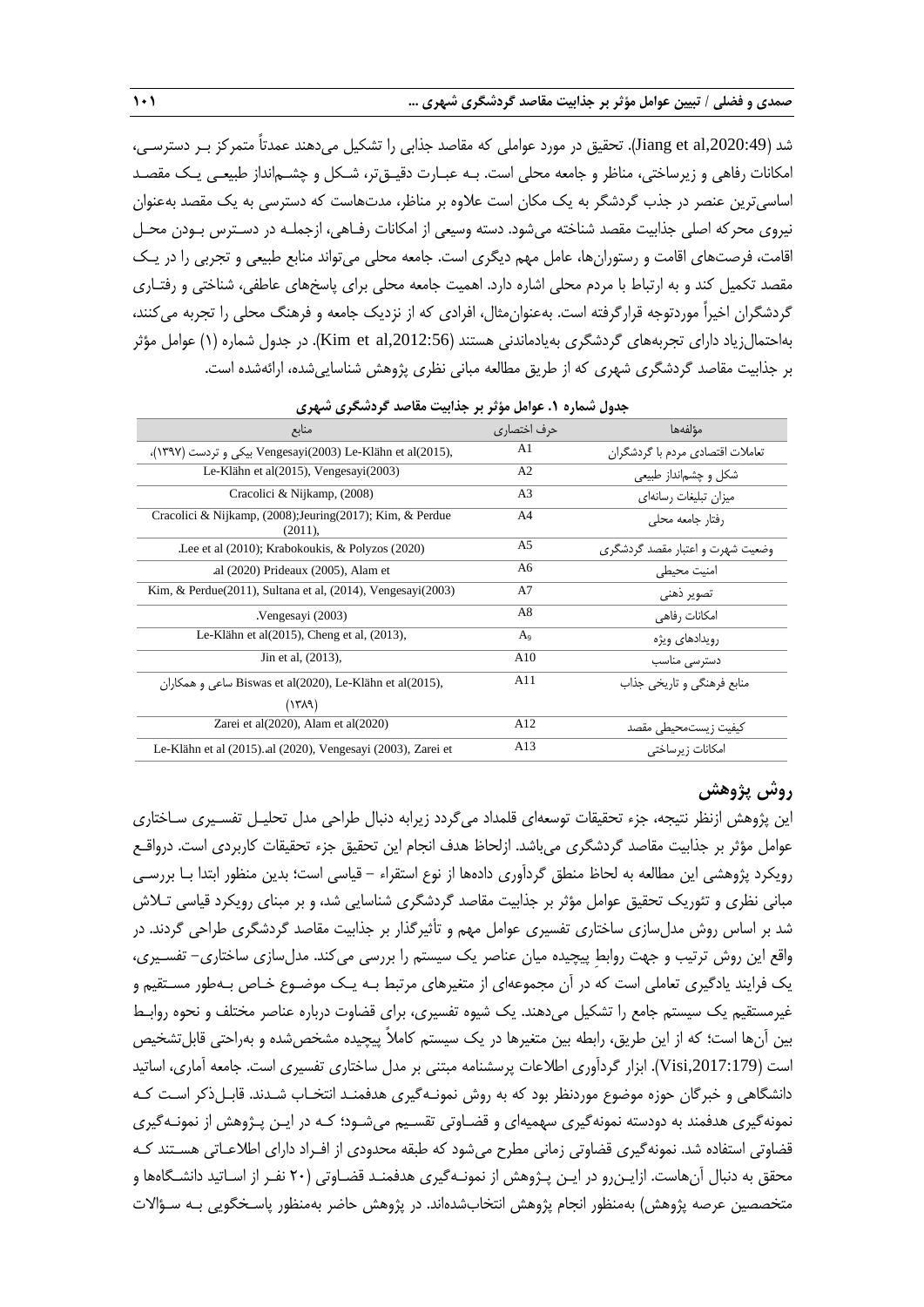پژوهش از تکنیک مدلسازی ساختاری- تفسیری در محیط نرمافزار متلـب استفادهشـده اسـت. گامهـای ایـن روش، بـه همراه یافتههای پژوهش ارائهشده است.

#### **محدوده موردمطالعه**

شهر تهران با وسعت حدود 731 کیلومترمربع بین 31 دقیقه و 32 درجه تا 23 دقیقه و 32 درجه عرض شمالی و 2 دقیقـه و 20 درجه تا 23 دقیقه و 20 درجه طول شرقی واقعشده است. طبق سرشماری سال 0332 جمعیت شهر تهـران معـادل 1133٫711 نفر میباشد. ارتفاع شهر تهران از سطح دریا در حدود 311 تا 0111 متر است. بر اساس گزارش اخیـر مسـتر کارت، تهران در سال 5113 میزبان 111 هزار گردشگر خارجی بود که در سال 5105 این میـزان بـه 0/00 میلیـون نفـر رسید. همچنین افزایش مستمر ورود گردشگران خارجی به این شهر موجب شده است آمار این گردشـگران در سـالهای 5102 و 5101 به ترتیب به 0/20 و 0/11 میلیون توریست افزایش یابد. بااینهمه، بیشترین مسافران خارجی به تهران را از سال 5105 به اینسو، اتباع عراقی تشکیل میدهند. در سال 5105 حدود 312 هـزار عراقـی اقامـت شـبانه در تهـران داشتند که این میزان در سال 5101 به 117 هزار نفر رسیده است. پس از عـراق، آذربایجانیهـا دومـین مسـافران مهـم واردشده به تهران بودهاند. تهران بیش از ص د مکان گردشگری را در خود جایداده است که از ایـن میـان میتـوان بـه جاذبههای گردشگری مذهبی مانند شاه عبدالعظیم و امامزاده داوود اشاره کرد. همچنین جاذبههای طبیعی مانند توچـال و سد لتیان، جاذبههای تاریخی مانند کاخها، میدانها، موزهها و نیز بایها و بوسـتانها جزئـی از میـراث گردشـگری شـهر تهران هستند (حسنی و رحیمزاده، ۱۳۳:۱۳۹۸).



**شکل شماره .1 موقعیت جغرافیایی شهر تهران، منبع: )پروین و همکاران1398،(**

# **بحث و یافتهها**

# **گام اول: تشکیل ماتریس خود تعاملی**

در گام اول ماتریس خود تعاملی ساختاری پژوهش را با استفاده ازنظر پاسخدهندگان ایجاد میشود. برای تشکیل ماتریس خود تعاملی ساختاری خبرگان مؤلفهها شناساییشده را بهصورت زوجی با یکدیگر در نظـر میگیرنـد و بـر اسـاس طیـف جدول 5 به مقایسات زوجی پاسخ میدهند. منطق مدلسازی ساختاری تفسیری در تدوین ماتریس خود تعاملی سـاختاری بر مبنای مد در فراوانیها عمل میکند به این شکل که عالمتـی بهصـورت نهـایی در جـدول وارد میشـود کـه توسـ بیشترین تعداد کارشناسان مورد تأیید قرارگرفته باشد. نتایج حاصل از این گام در جدول شماره 3 نمایش دادهشده است.

| جدول شماره ۲. روابط مفهومی در تشکیل ماتریس خود تعاملی |      |
|-------------------------------------------------------|------|
| مفهوم نماد                                            | نماد |
| عامل سطر i باعث محقق شدن عامل ستون j مى شود.          |      |
| عامل ستون j باعث محقق شدن عامل سطر i می شود.          |      |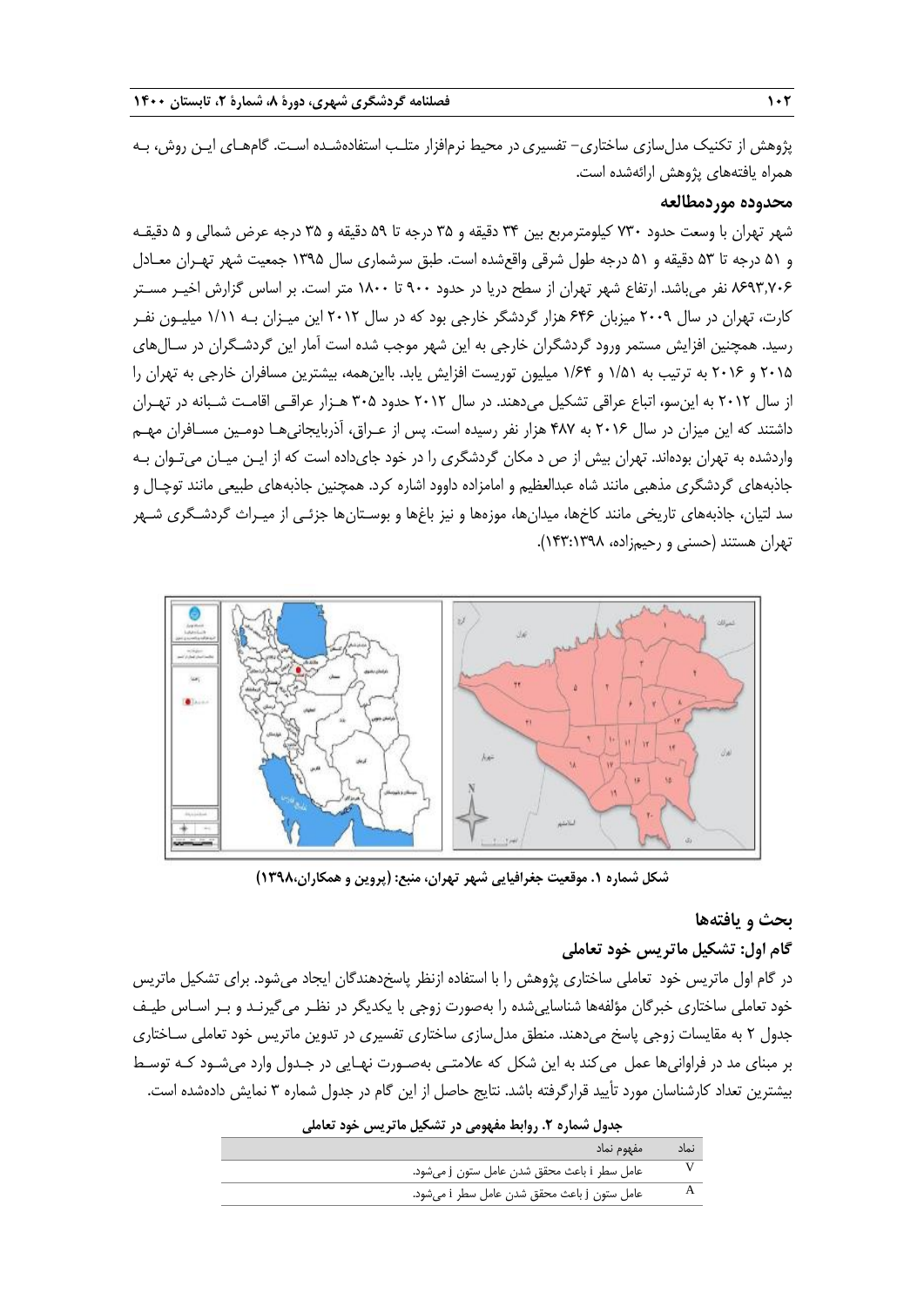|                |                |       |              |                |              |       |              |                |                                                |          | هر دو عامل سطر و ستون باعث محقق شدن يكديگر مى شوند (عامل j و j رابطه دوطرفه دارند). |                | $\overline{X}$ |
|----------------|----------------|-------|--------------|----------------|--------------|-------|--------------|----------------|------------------------------------------------|----------|-------------------------------------------------------------------------------------|----------------|----------------|
|                |                |       |              |                |              |       |              |                |                                                |          | بین عامل سطر و ستون هیچ ارتباطی وجود ندارد.                                         |                | $\overline{O}$ |
|                |                |       |              |                |              |       |              |                | (منبع 134:10:10:134) (Jitesh et al             |          |                                                                                     |                |                |
|                |                |       |              |                |              |       |              |                | جدول شماره ۳. ماتریس خود تعاملی ساختاری (SSIM) |          |                                                                                     |                |                |
|                |                |       |              |                |              |       |              |                | متغیرهای j                                     |          |                                                                                     |                | متغیرهای i     |
| A <sub>1</sub> | A <sub>2</sub> | $A_3$ | $A_4$        | A <sub>5</sub> | $A_6$        | $A_7$ | $A_8$        | A <sub>9</sub> | $A_{10}$                                       | $A_{11}$ | $A_{12}$                                                                            | $A_{13}$       |                |
|                | A              | V     | $\mathcal O$ | V              | X            | V     | V            | X              | A                                              | V        | V                                                                                   | A              | A <sub>1</sub> |
|                |                | V     | $\mathbf{O}$ | X              | A            | V     | V            | V              | $\mathbf{O}$                                   | V        | V                                                                                   | X              | A <sub>2</sub> |
|                |                |       | V            | V              | $\mathbf X$  | V     | V            | V              | X                                              | V        | V                                                                                   | A              | $A_3$          |
|                |                |       |              | $\mathbf O$    | $\mathbf X$  | V     | V            | X              | $\mathbf{O}$                                   | V        | $\Omega$                                                                            | $\Omega$       | $A_4$          |
|                |                |       |              |                | $\mathbf{O}$ | V     | $\mathbf{O}$ | A              | A                                              | A        | A                                                                                   | A              | A <sub>5</sub> |
|                |                |       |              |                |              | V     | V            | V              | V                                              | V        | $\mathbf O$                                                                         | A              | $A_6$          |
|                |                |       |              |                |              |       | A            | A              | A                                              | A        | A                                                                                   | A              | A <sub>7</sub> |
|                |                |       |              |                |              |       |              | X              | $\mathbf{O}$                                   | V        | V                                                                                   | A              | $A_8$          |
|                |                |       |              |                |              |       |              |                | X                                              | A        | X                                                                                   | X              | A <sub>9</sub> |
|                |                |       |              |                |              |       |              |                |                                                | V        | X                                                                                   | A              | $A_{10}$       |
|                |                |       |              |                |              |       |              |                |                                                |          | X                                                                                   | $\overline{A}$ | $A_{11}$       |
|                |                |       |              |                |              |       |              |                |                                                |          |                                                                                     | $\mathbf O$    | $A_{12}$       |
|                |                |       |              |                |              |       |              |                |                                                |          |                                                                                     |                | $A_{13}$       |

# **گام دوم: تشکیل ماتریس دستیابی اولیه**

در این مرحله با تبدیل نمادهای ماتریس SSIM به اعداد صفر و یک بر حسب قواعد به شرح جدول شماره 1 میتوان به ماتریس RM دست پیدا کرد.

**جدول شماره .4 نحوه تبدیل روابط مفهومی به اعداد**

| تبدیل نمادهای مفهومی به اعداد                                                                            | نماد     |
|----------------------------------------------------------------------------------------------------------|----------|
| اگر نماد خانه (ji) در ماتریس SSIM حرف V باشد در آن خانه عدد ۱ و در خانه قرینه عدد صفر گذاشته میشود.      | V        |
| اگر نماد خانه (ji) در ماتریس SSIM حرف A باشد در آن خانه عدد صفر و در خانه قرینه عدد ۱ گذاشته میشود.      | A        |
| اگر نماد خانه (ji) در ماتریس SSIM حرف X باشد در آن خانه عدد ۱ و در خانه قرینه نیز عدد ۱ گذاشته میشود.    | X        |
| اگر نماد خانه (ji) در ماتریسSSIM حرف O باشد در آن خانه عدد صفر و در خانه قرینه نیز عدد صفر گذاشته میشود. | $\Omega$ |
|                                                                                                          |          |

) Jitesh et al,2010:134 منبع)

ماتریس دستیابی اولیه در جدول شماره 2 آورده شده است.

**جدول شماره .5 ماتریس دسترسی اولیه )RM)**

|           |           |           |           |                |           |           |           |            | - -       |           |                |                |                |
|-----------|-----------|-----------|-----------|----------------|-----------|-----------|-----------|------------|-----------|-----------|----------------|----------------|----------------|
|           |           |           |           |                |           |           |           | متغیرهای j |           |           |                |                | متغیرهای i     |
| $A_{13}$  | $A_{12}$  | $A_{11}$  | $A_{10}$  | A <sub>9</sub> | $A_8$     | $A_7$     | $A_6$     | $A_5$      | $A_4$     | $A_3$     | A <sub>2</sub> | A <sub>1</sub> |                |
| ۰         |           |           | ۰         |                | ١         | ١         | $\lambda$ | ١          | ۰         | ٠         | ۰              |                | A <sub>1</sub> |
| ١         | ١         | ١         | ٠         | $\lambda$      | $\lambda$ | $\lambda$ | $\bullet$ | $\lambda$  | $\bullet$ |           | ١              |                | $A_2$          |
| $\bullet$ | ١         |           |           | ١              | $\lambda$ | $\lambda$ | $\lambda$ | ١          | ١         |           | ۰              | ۰              | $A_3$          |
| ۰         | ۰         |           | ۰         | $\lambda$      | ١         | $\lambda$ | $\lambda$ | ٠          | ١         | ٠         | ۰              |                | $A_4$          |
| ۰         | ٠         | $\bullet$ | ٠         | $\bullet$      | $\bullet$ | $\lambda$ | $\bullet$ | $\lambda$  | $\bullet$ | $\bullet$ | $\bullet$      | ۰              | A <sub>5</sub> |
| ٠         | $\bullet$ | ١         | $\lambda$ | $\lambda$      | $\lambda$ | $\lambda$ | $\lambda$ | $\bullet$  | ١         |           | ١              |                | $A_6$          |
| ٠         | ۰         | ۰         | ۰         | ۰              | ۰         | ١         | $\bullet$ | ۰          | ۰         | ٠         | ٠              |                | A <sub>7</sub> |
| ٠         | $\lambda$ |           | ۰         | ١              | ١         | $\lambda$ | $\bullet$ | ٠          | ۰         | ٠         | ۰              | ٠              | $A_8$          |
| ١         | $\lambda$ | $\bullet$ | $\lambda$ | $\lambda$      | $\lambda$ | $\lambda$ | $\bullet$ | $\lambda$  | ١         | $\bullet$ | ۰              |                | A <sub>9</sub> |
| ۰         |           |           |           |                |           | ١         | ۰         |            | ۰         |           | ۰              |                | $A_{10}$       |
| ٠         |           |           | ٠         |                | ٠         |           | ٠         |            | ۰         |           |                |                | $A_{11}$       |
| ۰         | $\lambda$ | ١         | ١         | $\lambda$      | ۰         | $\lambda$ | ۰         |            | ۰         | ۰         | ۰              | ۰              | $A_{12}$       |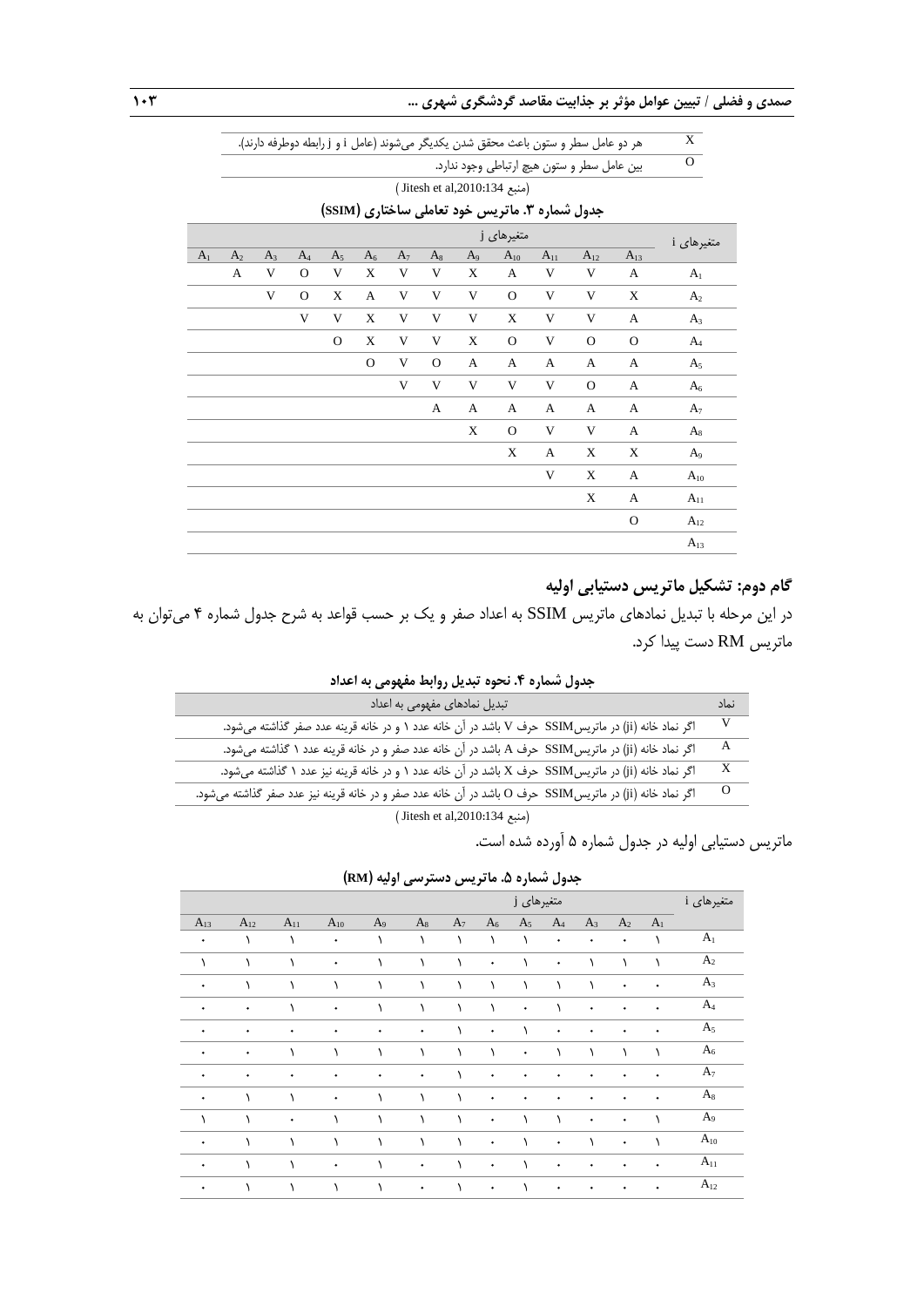$0 \rightarrow 0$  1 0 0 0 0 0 0 0 0 0 0 0 0 0 0 0 0  $A_{13}$ **گام سوم: تشکیل ماتریس دستیابی نهایی**

پسازآنکه ماتریس دسترسی اولیه به دست آمد، باید سازگاری درونی برقرار شود. بدینصورت که اگر )j,I )باهم در ارتباط باشند و نیز )k,j )باهم رابطه داشته باشند؛ آنگاه )k,I )باهم در ارتباط هستند )آذر و همکاران53:0331،(. در گـام سـوم بـا تشکیل ماتریس دستیابی نهایی قدرت نفوذ و وابسـتگی عاملهـا مشـخص میشـود. قـدرت نفـوذ بیـانگر تعـداد نهـایی متغیرهایی )شامل خود متغیر( که میتواند در ایجاد آنها نقش داشته باشد. و میزان وابستگی عنوان کننـده تعـداد نهـایی متغیرهایی که موجب ایجاد متغیر یادشده میشوند (علیاکبری و اکبری،۱۳۹۵:۱۷:۱۷).در این ماتریس قدرت نفوذ و وابستگی هر عامل نیز در جدول ۶ نشان دادهشده است. اعدادی که در جدول ۶ علامت \* گرفتهاند، نشان میدهند که در ماتریس دسترسی اولیه صفر بوده و پس از سازگاری تبدیل به عدد یک شدهاند.

|               |           |               |             |           |                | متغیرهای j |                |                |                |               |           |                |                | متغیرهای i     |
|---------------|-----------|---------------|-------------|-----------|----------------|------------|----------------|----------------|----------------|---------------|-----------|----------------|----------------|----------------|
| قدرت نفوذ     | $A_{13}$  | $A_{12}$      | $A_{11}$    | $A_{10}$  | A <sub>9</sub> | $A_8$      | A <sub>7</sub> | A <sub>6</sub> | A <sub>5</sub> | $A_4$         | $A_3$     | $\mathbf{A}_2$ | A <sub>1</sub> |                |
| ٨             | ۰         | ١             | ١           | ٠         |                | ١          | $\lambda$      | ١              | ١              | ۰             | ٠         | $\bullet$      | ١              | A <sub>1</sub> |
| $\mathcal{L}$ | ١         | $\lambda$     | ١           | ٠         |                | ١          | $\lambda$      | ۰              | ١              | ٠             |           | ١              | ١              | A <sub>2</sub> |
| $\setminus$   | $\bullet$ | ١             | $\bullet$   | $\lambda$ | ١              | $\lambda$  | $\lambda$      | ١              | $\lambda$      | $\lambda$     | $\lambda$ | *\             | ※\             | $A_3$          |
| ۶             | ۰         | ٠             | ١           | $\bullet$ |                | $\lambda$  | $\lambda$      | $\lambda$      | ۰              | ١             | $\bullet$ | ※\             | $\bullet$      | A <sub>4</sub> |
| ٣             | ۰         | ٠             | ١           | ۰         | ۰              | ٠          | ١              | ۰              | ١              | ۰             | ٠         | ۰              | ۰              | A <sub>5</sub> |
| ٩             | ۰         | ۰             | ١           | ١         |                | ١          | ٠              |                | $\bullet$      | $\lambda$     | ١         | ١              | ١              | $A_6$          |
| ۴             | ※\        | ※\            | $\bullet$   | $\bullet$ | ۰              | ۰          | $\lambda$      | ۰              | ※\             | $\Rightarrow$ | $\bullet$ | $\bullet$      | $\bullet$      | $A_7$          |
| Y             | ۰         | $\lambda$     | $\lambda$   | ٠         |                | ١          | $\lambda$      | ۰              | ۰              | ٠             | ٠         | ※\             | ※\             | $\rm A_8$      |
| ٩             | ١         | ١             | ٠           | ١         | ١              | ١          | ١              | ۰              | ١              | $\lambda$     | ٠         | ٠              |                | A <sub>9</sub> |
| $\setminus$   | $\bullet$ | ١             | ١           | $\lambda$ | ١              | $\lambda$  | $\lambda$      | ※\             | $\lambda$      | $\Rightarrow$ | $\lambda$ | $\bullet$      | ١              | $\rm A_{10}$   |
| ۶             | ۰         | ١             | ١           | $\bullet$ |                | ۰          | ١              | ۰              | $\lambda$      | ۰             | ۰         | ※\             | ۰              | $A_{11}$       |
| $\mathsf{v}$  | ٠         | $\lambda$     | ١           | ١         | ١              | ٠          | ۰              | ۰              | ١              | $\Rightarrow$ | ٠         | ※\             | $\bullet$      | $A_{12}$       |
| $\mathcal{N}$ | ١         | ※\            | $\lambda$   | $\lambda$ | ١              | $\lambda$  | $\lambda$      | $\lambda$      | $\lambda$      | $\bullet$     | ١         | $\lambda$      | $\lambda$      | $A_{13}$       |
| -             | ۴         | $\mathcal{L}$ | $\setminus$ | ۶         | ۱۱             | ٩          | $\setminus$    | ۶              | $\setminus$    | ٧             | ۵         | ٨              | ٨              | ميزان وابستگى  |

**جدول شماره .6 ماتریس دستیابی اولیه سازگار شده**

# **گام چهارم: تعیین سطح و اولویت عوامل**

برای تعیین سطح و اولویت مؤلفهها، مجموعه دستیابی و مجموعه پیشiیاز برای هر عا مل تع پین می شود. مجمو عه دستیابی هر عامل شامل مؤلفههای میشود که از طریق این عامل می توان به آن ر سید و مجمو عه پیش نیاز شامل مؤلفههای میشود که از طریق آنها میتوان به این مؤلفهها رسید. این کار با استفاده از ماتریس دستیابی انجام میشود. بعد از تعیین ماتریس دستیابی و پیش نیاز برای هر عامل، عناصر مشترک در مجموعه دستیابی و پیش نیاز برای هر عا مل شناسایی می شوند. پس از تعیین این مجموعهها نوبت به تعیین سطح مؤلفهها (عناصر) می رسد. من ظور از سطح عنا صر این است که عاملها بر سایر مؤلفهها تأثیرگذارند یا از سایر مؤلفهها تأثیر می $\zeta$ یدرند. مؤل فههای که در بالاترین سطح )سطح 0( قرار میگیرند تحت تأثیر سایر مؤلفهها بوده و عامل دیگری را تحت تأثیر قرار نمیدهند. در اولین جدول عاملی داری باالترین سطح میباشد که مجموعه دستیابی و عناصر مشترك آن کامالً یکسان باشند. پس از تعیین این عامل ییـا مؤلفهها، آنها از جدول حذف می شوند و با سایر مؤلفهها باقی،مانده ِ جدول بـ عدی تـ شکیل می شود. در حجدول دوم نـیز همانند جدول اول عامل سطح دوم مشخص می شود. این مؤلفهها سطح یک را تحت تأثیر قرار می ده ند و خود تحت تأثیر عوامل سطح سه هستند. این کار تا تعیین سطح تمام عوامل ادامه مییابد. در ادامه نتایج حاصل از این گام ارائهشده است.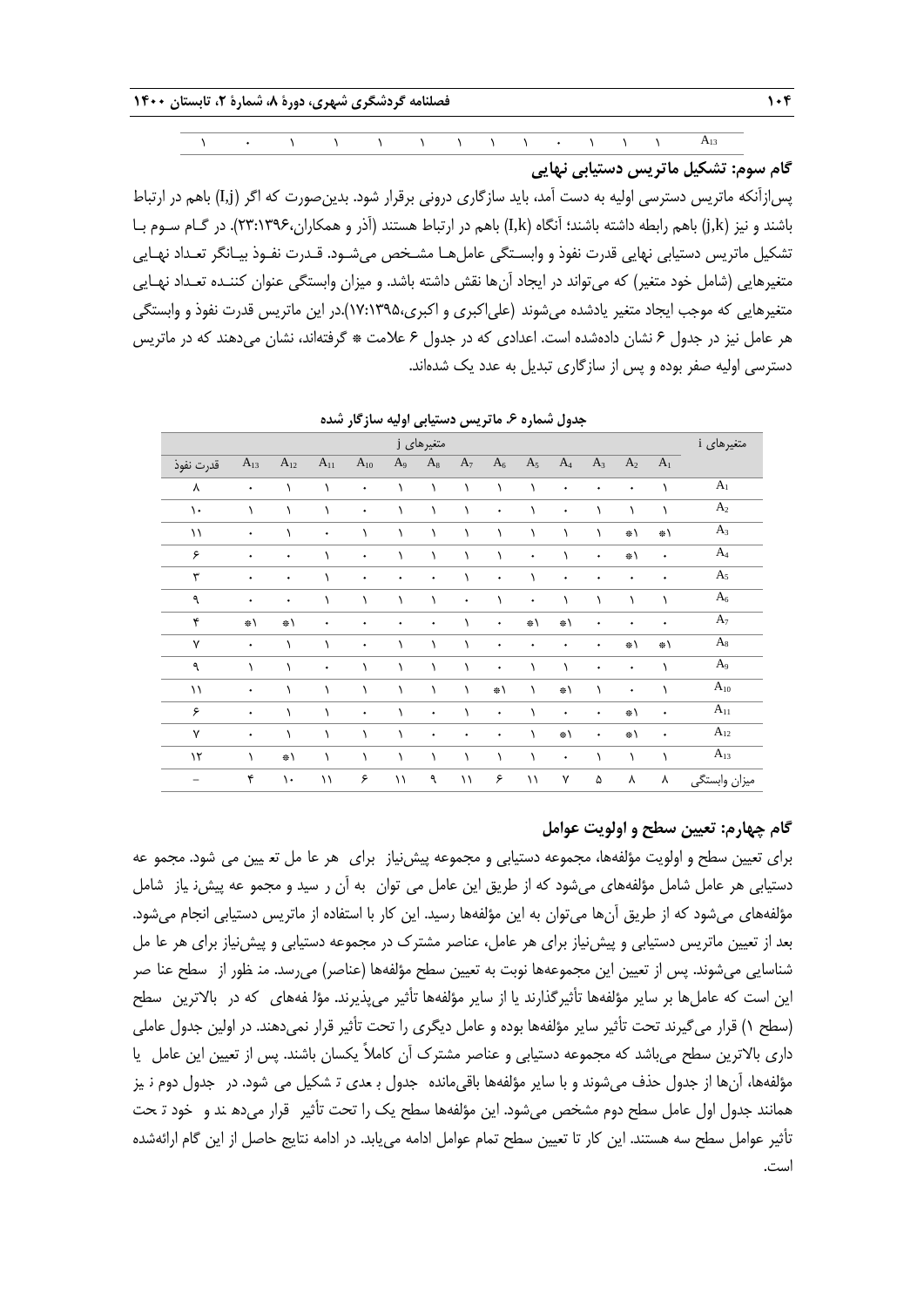|     | جدوں سمارہ ۰، مانریس در دسترس پدیری تھاپی رسطح ۱) |                                 |                           |                |  |  |  |  |  |  |
|-----|---------------------------------------------------|---------------------------------|---------------------------|----------------|--|--|--|--|--|--|
| سطح | مجموعه مشترک                                      | مجموعه خروجى                    | مجموعه ورودى              | مؤلفهها        |  |  |  |  |  |  |
|     | ۱۶۹                                               | 1.08.8.9.11.15                  | 1.759.1.17                | A <sub>1</sub> |  |  |  |  |  |  |
|     | ۲،۱۳                                              | いんいいいい バルムハ                     | ۲۶،۱۳                     | A <sub>2</sub> |  |  |  |  |  |  |
|     | ۳۶،۱۰،۱۳                                          | ۳،۴،۵،۶،۷،۸،۹،۱۰،۱۱،۱۲،۱۳       | ۳۶،۱۰،۱۳،۲                | $A_3$          |  |  |  |  |  |  |
|     | ۴۹                                                | ۴۶٬۷۸٬۹٬۱۱                      | ۳،۴۶،۹                    | $A_4$          |  |  |  |  |  |  |
|     | ۵،۷                                               | $\Delta$ $\mathcal{N}$ $\wedge$ | いさざぬさい・いいじい               | A <sub>5</sub> |  |  |  |  |  |  |
|     | ۱،۳،۴۶                                            | いさんかんいんきん                       | ۱،۳،۴۶،۱۳                 | A <sub>6</sub> |  |  |  |  |  |  |
| ١   | ۵،۷                                               |                                 | ۵،۷                       | A <sub>7</sub> |  |  |  |  |  |  |
|     | ۸،۹                                               | <b>YAANNIY</b>                  | 1888 E.A.A. 187           | $A_8$          |  |  |  |  |  |  |
|     | 1.۴.۸.۹.۱۰.۱۲.۱۳                                  | 1.۴،۵،۷،۸،۹،۱۰،۱۲،۱۳            | <b>入れい・ハハハビハビング・ハビンド</b>  | A <sub>9</sub> |  |  |  |  |  |  |
|     | ۳٬۹٬۱۰٬۱۲                                         | いざぬびみさい・いいじ                     | ۳۶۹٬۱۰٬۱۲٬۱۳              | $A_{10}$       |  |  |  |  |  |  |
|     | $\Upsilon$ :4.)                                   | ۵،۷،۹،۱۱،۱۲                     | ۱،۲،۳،۴،۵،۶،۸،۱۰،۱۱،۱۲،۱۳ | $A_{11}$       |  |  |  |  |  |  |
|     | 1.8.8.8.1.11                                      |                                 |                           | $A_{12}$       |  |  |  |  |  |  |
|     | ۱،۲،۳،۱۳                                          | ۱٬۲٬۳٬۵٬۶٬۷٬۸٬۹٬۱۰٬۱۱٬۱۳        | ۲،۹،۱۳                    | $A_{13}$       |  |  |  |  |  |  |
|     |                                                   |                                 |                           |                |  |  |  |  |  |  |

**جدول شماره .7 ماتریس در دسترسپذیری نهایی )سطح 1(**

**جدول شماره .8 ماتریس در دسترسپذیری نهایی )سطح 2(**

| سطح | مجموعه مشترك                  | مجموعه خروجى          | مجموعه ورودى              | مؤلفهها        |
|-----|-------------------------------|-----------------------|---------------------------|----------------|
|     | ۱۶۹                           | 182211115             | ۱،۲۶٬۹،۱۰،۱۳              | A <sub>1</sub> |
|     | ۲،۱۳                          | いさざみさいいじいじ            | ۲،۱۳                      | A <sub>2</sub> |
| ۲   | ۶،۳۶                          | ۳،۴،۶،۸،۹،۱۰،۱۱،۱۲    | ۲،۳،۶،۱۰،۱۳               | $A_3$          |
|     | ع۴۶،                          | ۴۶۸٬۹٬۱۱              | ۳،۴۶،۱۰                   | $A_4$          |
| ۲   | ۶۳۶                           | ، ۱، ۹، ۹، ۴، ۴، ۴، ۲ | ۲،۳۶،۱۳                   | A <sub>6</sub> |
|     | 88.15                         | <b>88.11.15</b>       | 1.8.8.8.2.0.1.18.18       | $A_8$          |
|     | ۱،۴،۸،۹،۱۰،۱۲،۱۳              | いきんさい・ハキハギ            | 1888 EARD 011878          | A <sub>9</sub> |
|     | $\mathbf{r} \cdot \mathbf{r}$ | いざんさい・いいじ             | ۳۶۹۸۰٬۱۲٬۱۳               | $A_{10}$       |
|     | 11.17                         | ۹،۱۱،۱۲               | ۳۱،۲،۲،۴،۶،۸،۱۰،۱۱،۱۲،۱۳، | $A_{11}$       |
|     | $9.1 \cdot 11.17$             | $9.1 \cdot 11.11$     | いさざみさい・ハハバ                | $A_{12}$       |
|     | ۲٬۹٬۱۳                        | いさんさんさい・ハハド           | ۲٬۹٬۱۳                    | $A_{13}$       |

# **جدول شماره .9 ماتریس در دسترسپذیری نهایی )سطح 3(**

| سطح | مجموعه مشترك       | مجموعه خروجى                                                                    | مجموعه ورودى      | مؤلفهها        |
|-----|--------------------|---------------------------------------------------------------------------------|-------------------|----------------|
| ٣   | ۴،۹                | ۴۸٬۹٬۱۱٬۱۲                                                                      | いたへい・ハド           | A <sub>1</sub> |
|     | ۲،۱۳               | いさんさいいいい                                                                        | ۲،۱۳              | A <sub>2</sub> |
| ٣   | ۴۹                 | ۴٬۸٬۹٬۱۱                                                                        | ۴۹                | $A_4$          |
|     | ۸،۹                | 880101                                                                          | 1.7.54.9.1.11     | $A_8$          |
|     | 1.۴ d.A.1 1 17.1 ۳ | $\lambda$ $A$ $A$ $A$ $A$ $A$ $A$ $A$ $A$ $T$                                   |                   | $A_9$          |
|     | $9.1 \cdot .17$    | $\mathcal{A} \mathcal{A} \mathcal{A} \cdot \mathcal{A} \mathcal{A} \mathcal{A}$ | $9.1 \cdot 17.17$ | $A_{10}$       |
|     | ۹،۱۱،۱۲            | ۹،۱۱،۱۲                                                                         | いさんい・いいてい         | $A_{11}$       |
|     | $9.1 \cdot 11.11$  | 1.822.1.11.18                                                                   | $9.1 \cdot 11.11$ | $A_{12}$       |
|     | ۲٬۹٬۱۳             | ۲،۹،۱۳                                                                          | $\lambda$         | $A_{13}$       |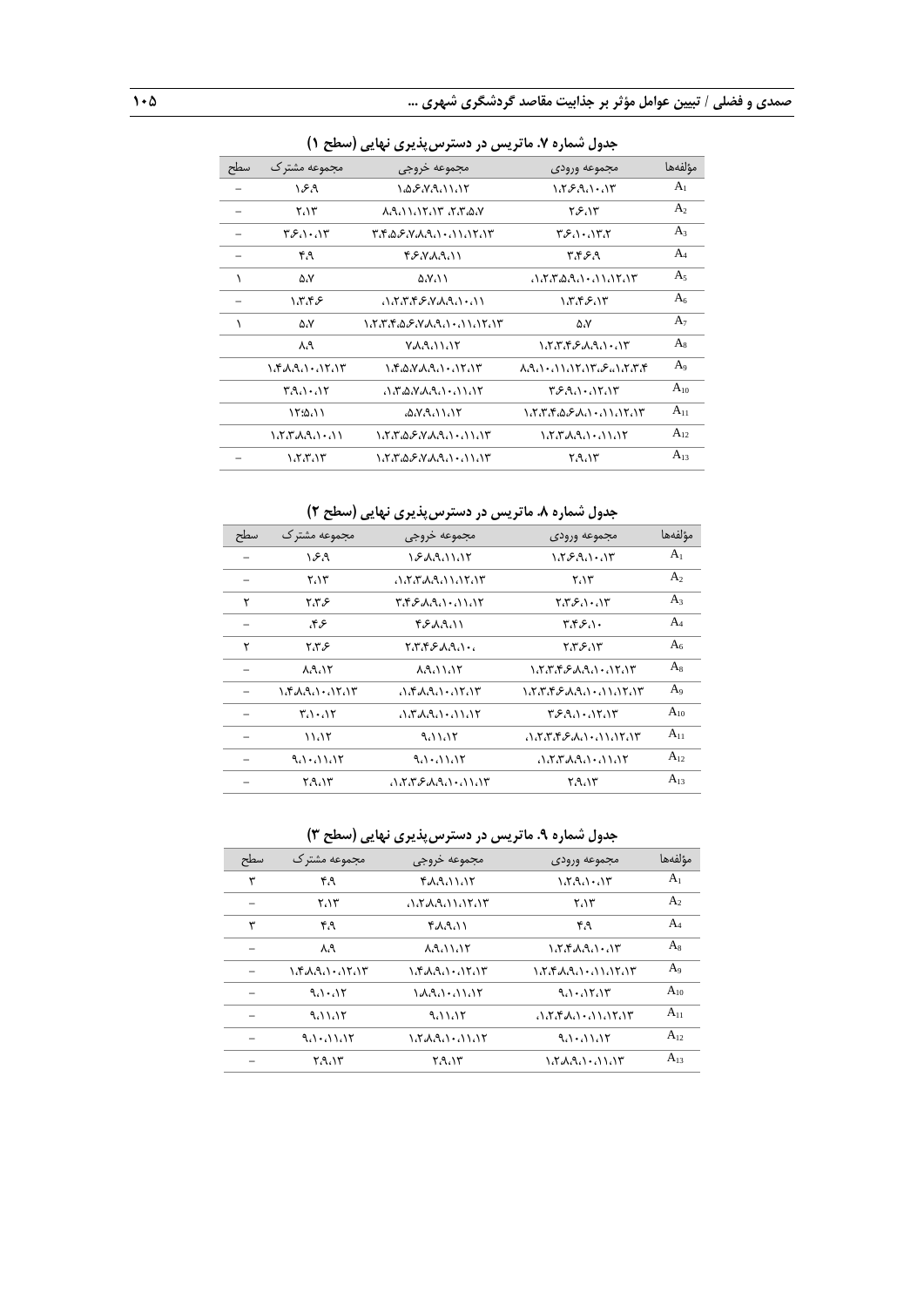| جنون سندره ۰۰۰ تریس در مسترس پندیزی نهایی رستی ۱٬ |                   |                                                         |                   |                |  |  |  |  |  |
|---------------------------------------------------|-------------------|---------------------------------------------------------|-------------------|----------------|--|--|--|--|--|
| سطح                                               | مجموعه مشتر ک     | مجموعه خروجى                                            | مجموعه ورودى      | مؤلفهها        |  |  |  |  |  |
|                                                   | ۲،۱۳              | <b>AAAATAAA</b>                                         | ۲،۱۳              | A <sub>2</sub> |  |  |  |  |  |
|                                                   | ሊላ                | <b>A.A. 11.15</b>                                       | ۲٬۸٬۹٬۱۰٬۱۳       | $A_8$          |  |  |  |  |  |
| ۴                                                 | ۸،۱۲،۱۳           | $\lambda$ A $\cdots$                                    | ۲۸،۱۱،۱۲،۱۳       | A <sub>9</sub> |  |  |  |  |  |
|                                                   | $9.1 \cdot 17.11$ | $\lambda \lambda \lambda \cdot \lambda \lambda \lambda$ | $9.1 \cdot 11.11$ | $A_{10}$       |  |  |  |  |  |
| ۴                                                 | ۸،۱۲،۱۳           | ۸،۱۲،۱۳                                                 | ۲٬۸٬۱۰٬۱۱٬۱۲٬۱۳   | $A_{11}$       |  |  |  |  |  |
|                                                   | $9.1 \cdot 11.11$ | $9.1 \cdot 11.17$                                       | ۲٬۸٬۹٬۱۰٬۱۱٬۱۲    | $A_{12}$       |  |  |  |  |  |
|                                                   | ۲٬۹٬۱۳            | ۲٬۸٬۹٬۱۰٬۱۱٬۱۳                                          | ۲٬۹٬۱۳            | $A_{13}$       |  |  |  |  |  |
|                                                   |                   |                                                         |                   |                |  |  |  |  |  |

**جدول شماره .10 ماتریس در دسترسپذیری نهایی )سطح 4(**

**جدول شماره .11 ماتریس در دسترسپذیری نهایی )سطوح 5 الی 7(**

| سطح | مجموعه مشتر ک | مجموعه<br>خروجي | مجموعه ورودى | مؤلفهها        |
|-----|---------------|-----------------|--------------|----------------|
| ۷   | ۲،۱۳          | ۲٬۸٬۱۲٬۱۳       | ۲،۱۳         | A <sub>2</sub> |
|     |               |                 |              |                |
| ۶   | ٨             | አለ ነ            | てんい・ハド       | $A_8$          |
| ۵   | ۱۰،۱۲         | ハハ・ハイ           | ۱۰،۱۲،۱۳     | $A_{10}$       |
| ۵   | ۱۰،۱۲         | ۱۰،۱۲           | しいいい         | $A_{12}$       |
| ۷   | ۲،۱۳          | ۲٬۸٬۱۰٬۱۳       | ۲،۱۳         | $A_{13}$       |
|     |               |                 |              |                |

در جداول 7 الی 00 ماتریس در دسترسپذیری نهایی عوامل ارائهشده است، در سطح ،0 عوامل وضعیت شهرت و اعت بار اعتبـار مقصد گردشگری و تصویر ذهنی از مقصد، در سطح دوم، عوامل امن یت محیـ طی و تبلیـ غات ر سانهای، در سطح سوم، عوامل رفتار جامعه محلی و تعاملات اقتصادی مردم با گردشگران، در سطح چ هارم عوا مل رو یدادهای و یژه و مـنابع فرهنگی و تاریخی جذاب، در سطح پنجم عوامل کیفیت زیستمحیطی و دسترسی مناسب، در سطح ششم عامل امکانات رفاهی و در سطح هفتم عوامل چشمانداز طبیعی و امکانات زیرساختی قرارگرفته است.

#### **گام پنجم: تفسیر و تحلیل سطر بندی**

در گام پنجم با استفاده از سطوح بهدستآمده از مؤلفهها، شبکه تعاملات ISM ر سم می شود. ا گر بین دو متغ یر j و j رابطه باشد آن را بهوسیله یک پیکان جهتدار نشان داده میشود. دیاگرام نهایی ایجادشده که با ا ستفاده از بخش ِ ندی سطوح بهدستآمده است در شکل شماره 5 نشان دادهشده است.



**شکل شمار .2 مدل ISM پژوهش**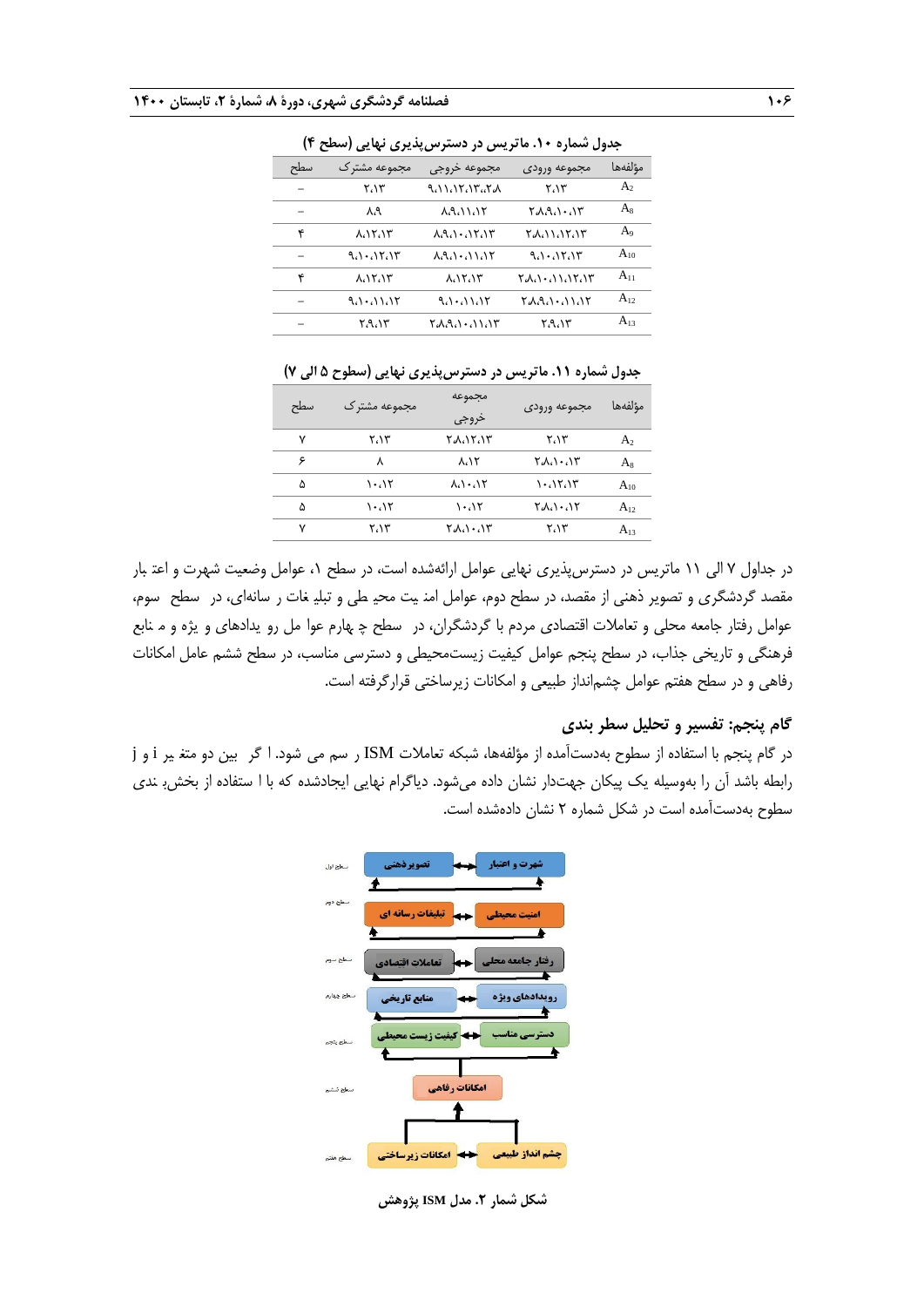با توجه به شکل شماره ۲، مدل پژوهش شامل هفت سطح میباشد تأثیرگذارترین سطح، سطح ه فتم می با شد که دو عامل چشمانداز طبیعی و امکانات زیرساختی را شامل میشود. چشمانداز طبیعی بهعنوان یکی از ارکان اصلی گرد شگری شمرده میشود بهگونهای که گردشگری و چشمانداز طبیعی بهطور متقابل به همدیگر وابسته میباشند. چشمانداز عطبیعـی شکل(دهنده بسیاری از جاذبههای گردشگری است و پیشبرد و تو سعه گرد شگری در مقا صد گرد شگری به چ شم|نداز طبیعی در کنار سایر عوامل وابسته است. همچنین همانگونه که در شکل (۲) قابلملاح ظه ا ست، در ک نار چ شمانداز طبیعی، امکانات زیرساختی بهعنوان تأثیرگذارترین عامل شناسایی شد. با عنایت به اینکه امروزه گردشگران همواره در پی یافتن مکانی آرام و دلپذیر با امکانات رفاهی مطلوب میباشند، می توان از طریق تأمین خدمات و امکا نات زیر ساختی از قبیل امکانات اقامتی، حملونقل مطلوب و به وجود آوردن محیطی پویا بهگونهای که بتواند کلیه افراد جام مه را به درون فضای مقاصد گردشگری دعوت نماید؛ زمینه جذابیت مقاصد گردشگری و بهتبع آن زمیـنه برای جذب هر چه بیـشتر گردشگران را فراهم آورد. این سطح بهطور مستقیم بر عاملهای سطح ششم یعنی امکانات رفاهی تأثیر میگذارد. سطح گذارد. سـطح ششم نیز بهطور مستقیم بر سطح پنجم که دربرگیرنده دسترسی مناسب و کیفیت زیستمحیطی تأثیر گذاشته و همچنین عامل سطح پنجم بر روی عوامل سطح چهارم و به همین ترتیب سطح چهارم بر سوم، سطح سوم بر دوم و در نها یت سطح اول تأثیر میگذارد.

### **گام ششم: تحلیل قدرت نفوذ- وابستگی**

هدف از این گام، تشخیص و تحلیل قدرت هدایت و وابستگی متغیرها است. همانطور که در شکل 3 م شاهده مشـاهده می یکنیـد متغیرهای تحقیق بر اساس دو بعد قدرت نفوذ و میزان وابستگی به ۴ متغیر مستقل؛ پیو ندی، م حرک و واب سته تق سیم میشود:

متغیرهای مستقل: این دسته شامل متغیرهایی است که دارای قدرت هدایت و وابستگی ضعیف و متوسط می با شند. ا پن متغیرها نسبتاً غیر متصل به سیستم هستند و دارای ارتباطات کم و ضعیف با سیستم میباشند.

متغیرهای وابسته: این نوع از متغیرها دارای قدرت هدایتکنندگی کم ولی وابستگی نـسبتاً بالا می اشند. ا ین د سته از متغیرها معمولاً متغیرهای نتیجه باهدف هستند. متغیرهای پیوندی سومین د سته متغیر هایی ه ستند که دارای قدرت هدایت زیاد و وابستگی زیاد میباشند. این متغیرها غیر ایستا هستند، زیرا هر نوع تغییر در آنان میتواند سیـ ستم را تـحت تأثیر قرار دهد و درنهایت بازخور سیستم نیز میتواند این متغیرها را دوباره تغییر دهد. متغیرهای نـفوذی متغیر هایی که دارای قدرت هدایتکنندگی زیاد ولی وابستگی کم میباشند جزه متغیرهای نفوذی یا بهعبارتدیگر محرك قرار میگیرند ),2014:76Malone). نتایج تحلیل میک مک عوامل شناساییشده )شکل 3( نشان داد که در ناحیه اول )خوشه مستقل( آنگونه که از شکل ۳ مشخص است هیچ کدام از عوا مل شناسایی شده در ا ین ناح یه قرار نگرفتـند که ا ین عا مل نشاندهنده آن است که عوامل شناسایی شده برای جذابیت مقاصد گردشگری در میان آن ها ارتبا طات قوی و مط لوبی وجود دارد.

در ناحیه دوم (خوشه وابسته) عوامل امنیت محیطی (A<sub>6</sub>)، وضعیت شـهرت و اعتبـار مقصـد گردشـگری (A<sub>5</sub>)، و تـصویر ذهنی از مقصد (A<sub>7</sub>) قرارگرفته است، که این مؤلفهها قدرت نفوذ ضعیف اما وابستگی و اثرپذیری بالایی برخوردار ند. به عبارتی میتوان گفت که این عوامل تحت تأثیر عوامل دیگر قرار میگیرد یعنی سایر عوامل تالش میکنند تا این عوامل به نتیجه برسند. در ناحیه سوم (خوشه پیوندی) آن گونه که از شکل شماره ۲ استنباط می شود عوامل تعـاملات اقتصـادی مردم با گردشگران )1A)، شکل و چشمانداز طبیعی )2A)، رفتار جامعـه محلـی )4A )و رویـدادهای ویـژه )9A)، عوا مل، عوامـل، امکانات رفاهی )8A)، کیفیت زیستمحیطی مقصد )12A)، قرارگرفته است. عواملی کـه در ایـن خوشـه قـرار دارنـد هـم اثرپذیر و هم اثرگذار هستند. یعنی از خوشه محرك تأثیر میپذیرند و بر خوشه وابسته تأثیر میگذارند. در خوشـه چهـارم )خوشه محرك( عوامل میزان تبلیغات رسانهای )3A )دسترسی مناسب )10A)، منابع فرهن گیفرهنگـی و تتـاریخی جذاب ) جـذاب 11A)، و امکانات زیرساختی (A13) قرارگرفته است. این عوامل دارای قدرت نفوذ بالا و وابـ ستگی پایینی ه ستند؛ و برای ایـ جاد جذابیت بیشتر در مقاصد گردشگری ابتدا به این عوامل نیاز است.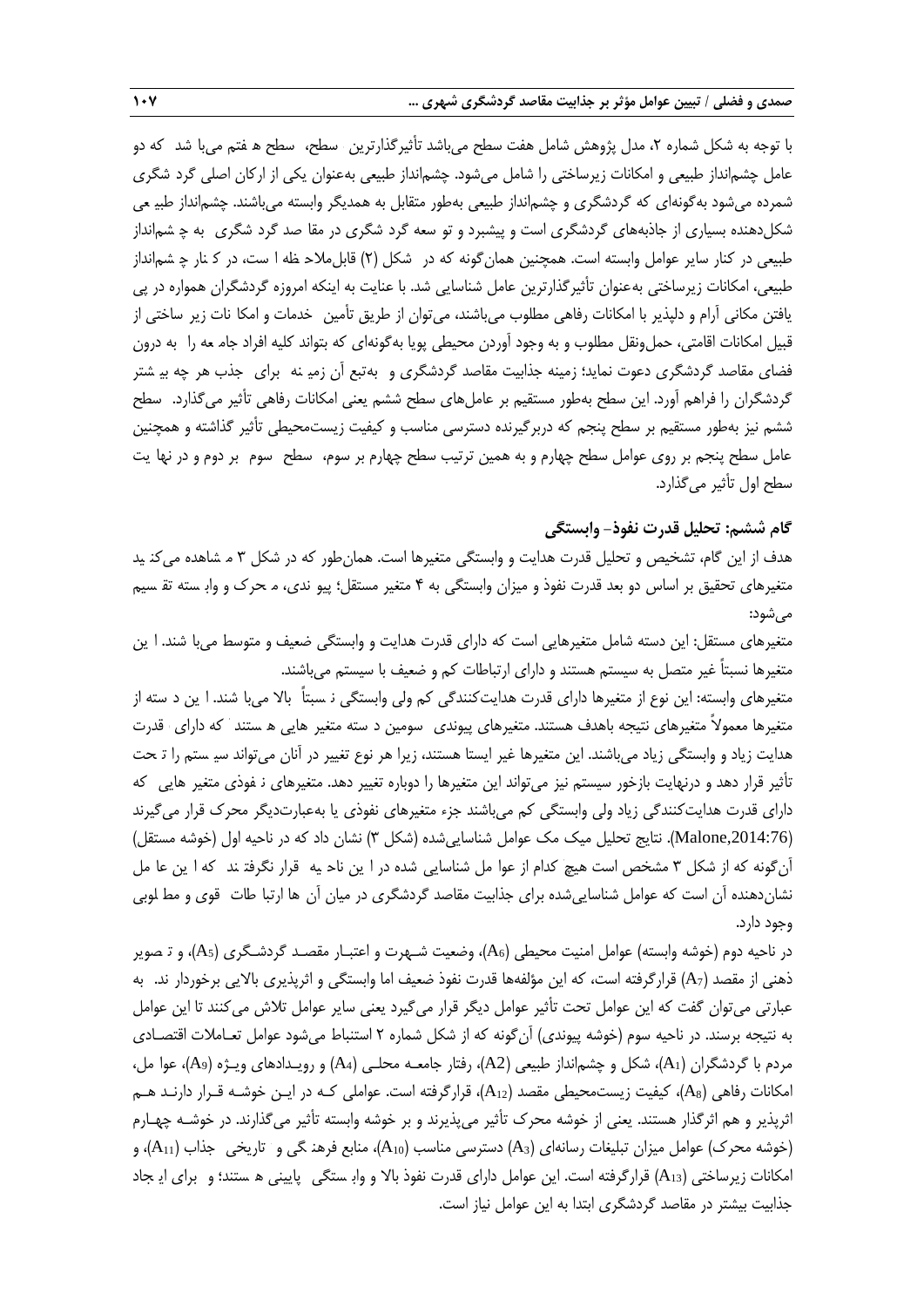

**شکل شماره .3 تحلیل میک مک عوامل شناساییشده**

#### **نتیجهگیری**

هدف از این پژوهش طراحی مدل ساختاری تفسیری عوامل مؤثر بر جذابیت مقاصد گردشگری با استفاده رویکرد )ISM ) بود. لذا بهمنظور دستیابی به اهداف مدنظر در این پژوهش، پس از شناسایی عوامل، از طریق تشـکیل مـاتریس دسـتیابی تالش گردید الیههای مؤثر بر جذابیت مقاصد گردشگری موردبررسی قرار گیرد. نتایج حاصل از پیادهسـازی مـدل ISM نشان داد که مدل موردنظر دربرگیرنده هفت سطح است. تأثیرگذارترین، سطح ه فتم میبا شد که دو عا مل چ شم|نداز طبیعی و امکانات زیرساختی را شامل میشود. نتایج این بخش با یافتههای پژوهش لی کالا هان و هم کاران (۲۰۱۵)، زاری و همکاران (۲۰۲۰)، ونگسی (۲۰۰۳) همخوانی دارد. در این پژوهش ها از امکا نات زیر ساختی و چ شم|نداز طبی می بهعنوان عوامل مؤثر در جذابیت مقاصد گردشگری یادشده است در تبیین نتایج حاصل از این بخش می توان گ فت که تـوان گفـت کـه مقاصد گردشگری برای دستیابی به جذابیت در مقاصد نیازمند توجه جدی به تأمین و ایـ جاد زیر ساختهای گرد شگری ازجمله امکانات اقامت است تا از این طر یق زمیـنه برای ایـجاد تجر بهای ر ضایتبخش از مقا صد گرد شگری برای گردشگران فراهم شود. بر اساس یافتههای حاصل در سطح ششم عامل امکانات رفاهی قرار دا شت که ا ین عا مل در تحقیقات رضا طبع ازگمی و حیدری چیانه (۱۳۹۵) و ونگسی (۲۰۰۳) بهعنوان یکی از عوا مل م هم در جذابیت مقا صد گردشگری یادشده است همخوانی دارد. همچنین ن تایج حا صل از سطحبندی عوا مل شناسایی شده ن شان داد که در باالترین سطح عوامل تصویر ذهنی و شهرت و اعتبار مقصد جایی گرفته است به عبارتی میتوان گفت که خروجی ناشی از تقویت عوامل گفتهشده زمینه برای تصویر ذهنی مثبت به مقاصد گردشگری و همچنین زمینه برای ارت قاه صد بـرای ارتقـاه شهرت و شـهرت اعتبار مقاصد گردشگری باال میرود. نتایج حاصل از پیادهسازی مدل میک مک نشان داد که در ناحیه اول یعنـی خوشـه مستقل هیچکدام از عوامل شناساییشده قرار نگرفت که این امر حـاکی از تعـامالت و ارتباطـات قـوی بـین عاملهـای شناساییشده برای جذابیت مقاصد گردشگری حکایت دارد. به عبارتی میتوان گفت که با کنش و ارتباطات متقابـل بـین عوامل شناساییشده زمینه برای جذابیت مقاصد گردشگری فراهم میشود. در خوشه وابسته یعنی ناحیه دوم عوامل امنیت محیطی، وضعیت شهرت و اعتبار مقصد گردشگری،، و تصویر ذهنی از مقصد قرارگرفته اسـت، می توان گـفت که ا ین عوامل تحت تأثیر عوامل دیگر قرار میگیرد یعنی سایر عوامل تلاش میکنند تا این عوامل به نتیـ جه بر سند. در ناحـ یه سوم یعنی خوشه پیوندی عوامل تعامالت اقتصادی مردم با گردشگران، شکل و چشمانداز طبیعـی، رفتـار جامعـه محلـی، رویدادهای ویژه،، عوامل، امکانات رفاهی، کیفیت زیستمحیطی مقصد قرارگرفته است. عوامـل شناساییشـده بهگونـهای نقش عامل واسط را بازی می کنند یعنی از خوشه محرک تأثیر میپذیرد و بر خوشـه وابسـته تـأثیر می $گـذارد. در خوشـه$ چهارم (خوشه محرک) عوامل میزان تبلیغات رسانهای دسترسی منا سب، مـ نابع فرهنـ گی و تتاریخی \_جذاب، و امکا نات زیرساختی قرارگرفته است. عوامل مرتبط به خوشه محرک دارای قدرت تأثیرگذاری بالایی هستند.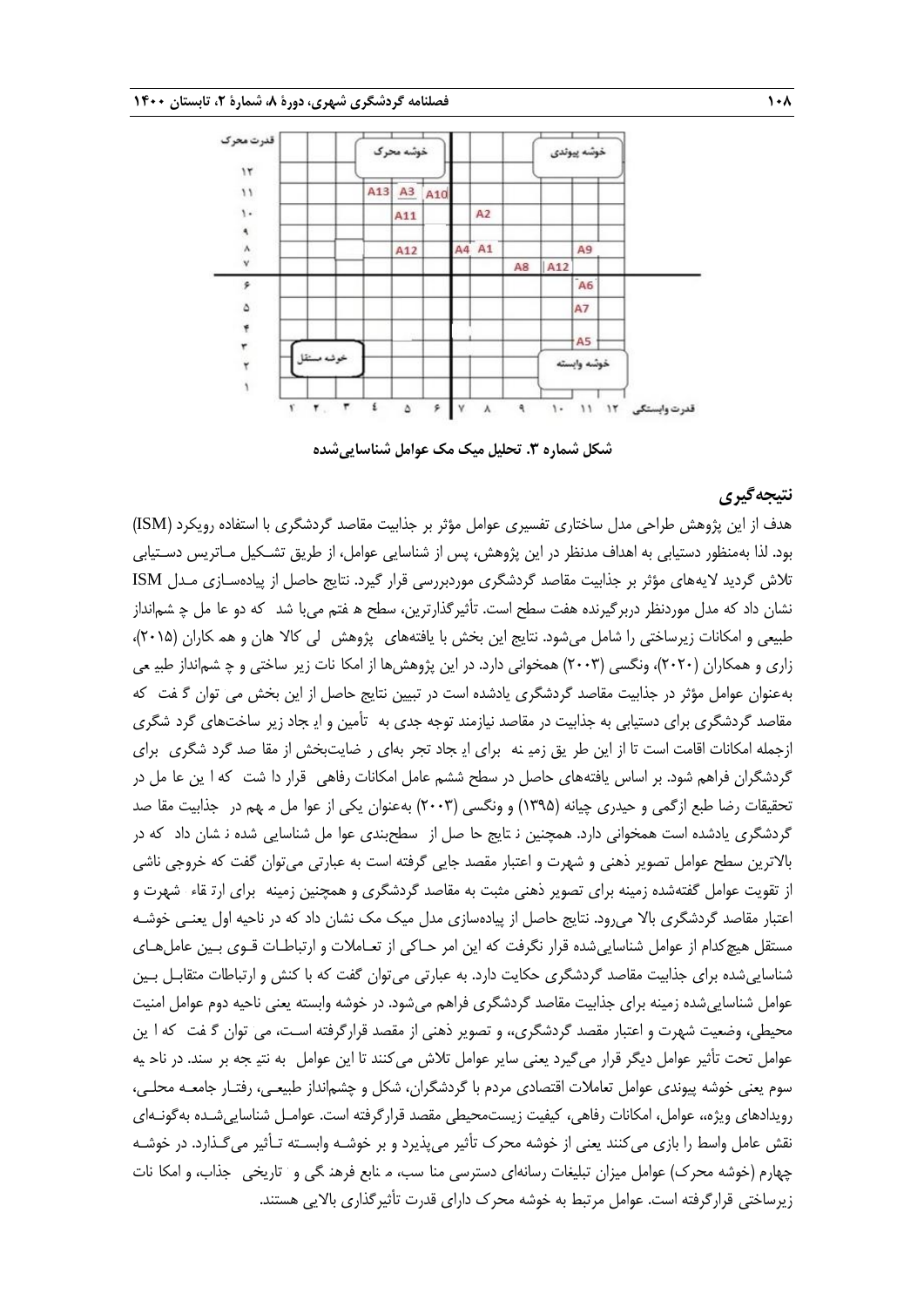# **تقدیر و تشکر**

بنا به اظهار نویسنده مسئول، این مقاله که برگرفته از رساله دکتری میباشد حامی مالی نداشته است.

## **منابع**

- ه احدی، پری؛ حقدادی، الهام؛ صابریان، فاطمه (١٣٩٩) ارزیابی تأثیر کیفیت اطلاعات گرد شگری در ر سانههای اجتـماعی بر شکل گیری تصویر ذهنی مقصد با بهرهگیری از نظریه مجموعههای راف، مدیریت بازرگانی (دانش مدیریت)، دوره ۱۲، شماره ۲، صص. ۴۷۶-۴۵۵.
- ۲) آذر، عادل؛ اسماعیل پور، رضا؛ شاهمحمدی، محمد (۱۳۹۶) ارائه مدل ساختاری تفسیری از شاخص های انت خاب تأمین کنـنده مبتنی بر مسئولیت اجتماعی شرکت، نشریه مطالعات مدیریت صنعتی، دوره ۱۵، شماره ۴۷، صص. ۴۵-۲۱.
- 3( اسدی پیمان، زهرا؛ توکلی نیا، جمیله؛ رضویان، محمدتقی؛ قورچی، مرتضی )0333( ارزیابی کیفیت مق صصـد گرد شگریگردشـگری کمرکـز شهر تهران مطالعه موردی: بازار بزرگ، منطقه ١٢ تهران، فصلنامه گردشگری شهری، دوره ٧، شماره ٣، صص. ۵۰-۳۵.
- 1( بوشهری سنگیزاد، بابک و بحرینیزاد، منیژه )0331( ارائه مدل بومی وفاداری به مقصد گردشگری با رویکرد کیفی مبتنی بر داده بنیاد: بندر بوشهر مقصد گردشگری، مطالعات مدیریت گردشگری، دوره ۱۴، شماره ۴۵، صص. ۲۲۰–۱۹۳.
- 2( بیکی، پریسا و تردست، زهرا )0337( ارزیابی کیفیت اجزای مقاصد گردشگری شهری از جنبه مدیریت مقصد )مطالعه موردی: شهر توس، خراسان رضوی)، فصلنامه گردشگری شهری، دوره ۵، شماره ۰، صص. ۶۸-۵۳.
- ۶) پروین، محمد؛ رضویان، محمدتقی؛ توکلیiیا، جمیله (۱۳۹۸) ارزیابی تأثیرات گرد شگری در تو سعه اقت صادی شهر تـهران، فصلنامه پژوهش های دانش زمین، دوره ۱۰، شماره ۳۹، صص.۳۲۰-۲۱۴.
- 7( رضا طبع ازگمی، سیده خدیجه و حیدری چیانه، رحیم )0332( تحلیلی بر نرخ جذابیت جـذابیت صمقاصـد گرد شگریگردشـگری مط عالعـه ممـوردی: نواحی کوهستانی غرب گیالن، همایش آمایش سرزمین، جایگاه خزر و چشمانداز توسعه گیالن، بندر انزلی.
- 1( ساعی، علی؛ نائیجی، مختار؛ همدانیان، فاط مه )فاطمـه )0313( قنقـش بجاذبـههای صمقصـد گرد شگریگردشـگری در ججـذب تور سیسـت فرهن گیفرهنگـی گردشگران خارجی شهر اصفهان، مطالعات فرهنگی و ارتباطات، دوره ۶، شماره ۲۰، صص. ۱۴۴–۱۲۱.
- 3( علیاکبری، اسماعیل و اکبری، مجید )0332( مدلسازی ساختاری-تفسیری عوامل مؤثر بر زیست پذیری کالن شهر ت هران، شـهر تهـران، فصلنامه برنامهریزی و آمایش فضا، دوره ۲۱، شماره ۰، صص. ۲۵-۱.
- 01( هرندی، عطاهاهلل و میرزائیان خمسه، پیوند )0331( تبیین مدل جذب گردشگر سالمت: با استفاده از استراتژی تئوری داده بنیاد کلاسیک، فصلنامه گردشگری شهری، دوره ۴، شماره ۱، صص. ۹۸-۸۲.
- 11) Ahadi, Parry. & Haghdadi, inspiration. & Saberian, Fatemeh. (2021) Evaluating the effect of the quality of tourism information on social media on the formation of the mental image of the destination using the theory of rough sets, business management, Vol. 12, No. 2, pp. 455-476. [In Persian].
- 12) Alam, M. S. & Mahmod, S. & Das, S. (2020) Factors affecting tourists satisfaction: An empirical study on Rangamati as a tourism destination, Hospitality & Tourism Review, Vol.1, No.1, pp.35-47.
- 13) Ali Akbari, Esmaeil. & Akbari, Majid. (2016) Structural-interpretive modeling of factors affecting the livability of Tehran metropolis, Journal of Spatial Planning and Planning, Vol. 21, No. 1, pp.1-25. [In Persian].
- 14) Asadi Peyman, Zahra. & Tavakoli Nia, Jamileh. & Razavian, Mohammad Taghi. & Ghorchi, Morteza. (2021) Assessing the quality of tourism destinations in the center of Tehran Case study: Grand Bazaar, District 12 of Tehran, Journal of Urban Tourism, Vol. 7, No. 3, pp. 35-50. [In Persian].
- 15) Azar, Adel. & Ismailpour, Reza. & Shah Mohammadi, Mohammad. (2017) Presenting an interpretive structural model of supplier selection indicators based on corporate social responsibility, Journal of Industrial Management Studies, Vol.15, No.47, pp.21-45. [In Persian].
- 16) Beiki, Parisa & Tardast, Zahra. (2018) Assessing the quality of components of urban tourism destinations from the perspective of destination management (Case study: Shahrtous, Khorasan Razavi), Journal of Urban Tourism, Vol.5, No.1, pp.53-68. [In Persian].
- 17) Biswas, C. & Omar, H. & Rashid-Radha, J.R. (2020) the impact of tourist attractions and accessibility on tourists' satisfaction: The moderating role of tourists' age, GeoJournal of Tourism and Geosites, Vol.32, No.4, pp.1202-1208.
- 18) Buhalis, D. (2000) Marketing the competitive destination of the future, Tourism Management,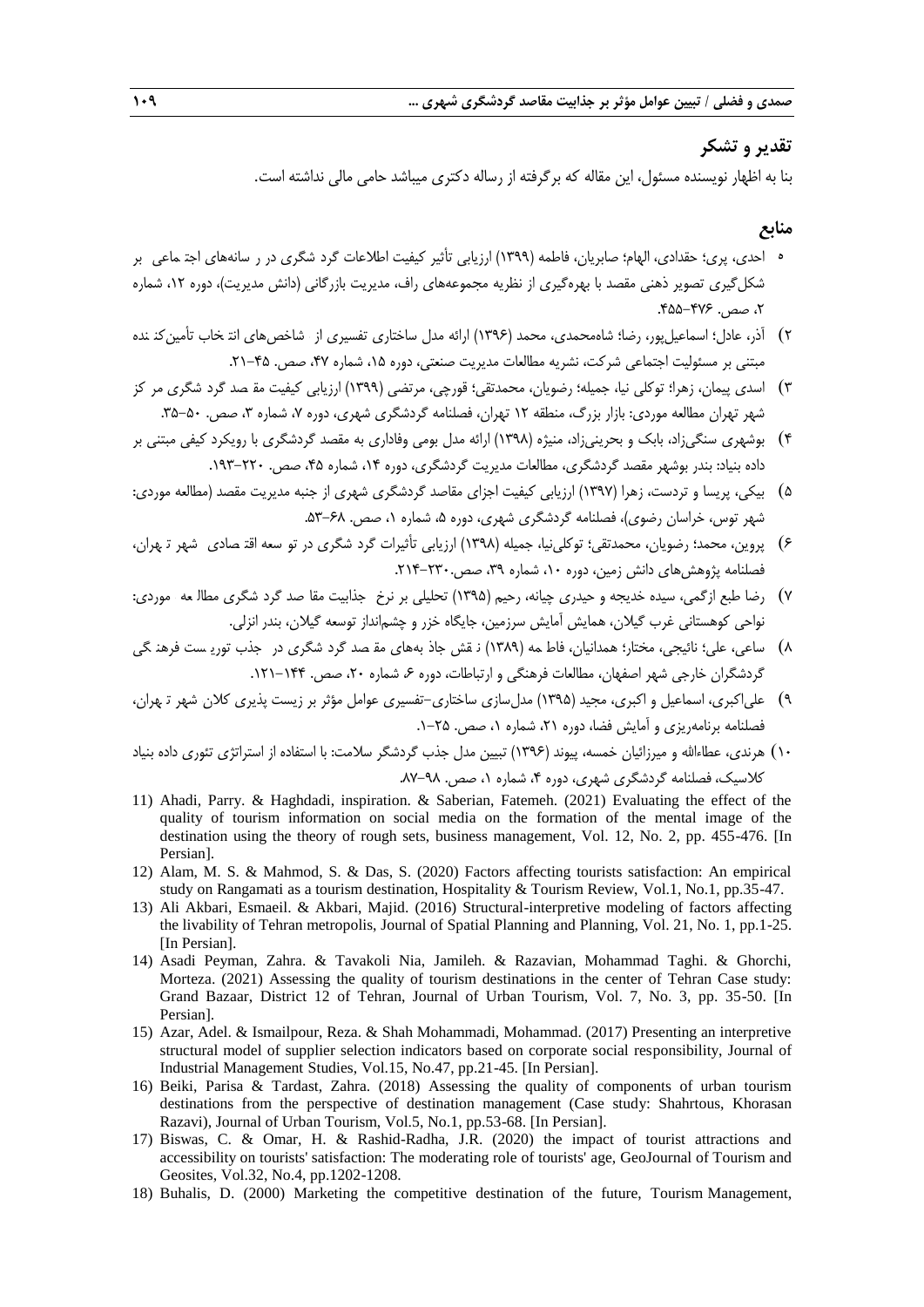Vol.21, No.4, pp.97-116.

- 19) Bushehri Sangizad, Babak. & Bahreinizad, Manijeh. (2019) Presenting a local model of loyalty to the destination of tourism with a qualitative approach based on data Foundation: Bushehr Port, destination of tourism, Tourism Management Studies (Tourism Studies), Vol. 14, No. 45, pp. 193- 220. [In Persian].
- 20) Cheng, T. M.& C. Wu, H. & Huang, L, M. (2013) The influence of place attachment on the relationship between destination attractiveness and environmentally responsible behavior for island tourism in Penghu, Taiwan, Journal of Sustainable Tourism, Vol.21, No.8, pp.1166-1187.
- 21) Cho, V. (2008) Linking location attractiveness and tourist intention, Tourism and Hospitality Research, Vol.8, No.3, pp.220-224.
- 22) Cracolici, M. F. & Nijkamp, P. (2008) The attractiveness and competitiveness of tourist destinations: A study of southern Italian regions, Tourism Management, Vol.30, No.8, pp.336-344.
- 23) Dey, B. & Mathew, J. & Chee-Hua, C. (2020) Influence of destination attractiveness factors and travel motivations on rural homestay choice: the moderating role of need for uniqueness. International Journal of Culture, Tourism and Hospitality Research, Vol.12, No.4, pp.245-265.
- 24) Fadda, N. & Sørensen, J. (2017) the importance of destination attractiveness and entrepreneurial orientation in explaining firm performance in the Sardinian accommodation sector, International Journal of Contemporary Hospitality Management, Vol.14, No.2, pp.189-204.
- 25) Fernandez, J. A. S.& Azevedo, P. S.& Martín, J. M. M. & Martín, J. A. R. (2020) Determinants of tourism destination competitiveness in the countries most visited by international tourists: Proposal of a synthetic index, Tourism Management Perspectives, Vol.33, No.3, pp.435-450.
- 26) Formica, S. & Uysal, M. (2006) Destination attractiveness based on supply and demand evaluations: An analytical framework, Journal of Travel Research, Vol.44, No.4, pp.418-430.
- 27) Harandi, Ataollah. & Mirzaeian Khamseh, Payvand. (2017) Explaining the model of attracting health tourists: Using the data theory strategy of the Classical Foundation, Journal of Urban Tourism, Vol. 4, No. 1, pp. 87-98. [In Persian].
- 28) Hsu, Tzu-Kuang. & Tsai, Yi-Fan. & Wu, Herg-Huey. (2009) the preference analysis for tourist choice of destination: A case study of Taiwan, Tourism management, Vol.30, No.4, pp.288-297.
- 29) Hu, Y. & Ritchie, J. B. (1993) Measuring destination attractiveness: A contextual approach, Journal of travel research, Vol.32, No.2, pp.25-34.
- 30) Jeuring, J. H. G. & Haartsen, T. (2017) The challenge of proximity: the (UN) attractiveness of nearhome tourism destinations, Tourism Geographies, Vol.19, No.1, pp.118-141.
- 31) Jiang, F. & Yuen, K. K. R. & Lee, E. W. M. & Ma, J. (2020) Analysis of Run-Off-Road Accidents by Association Rule Mining and Geographic Information System Techniques on Imbalanced Datasets, Sustainability, Vol.12, No.12, pp.48-65.
- 32) Jin, X. & Weber, K. & Bauer, T. (2013) Dimensions and perceptional differences of exhibition destination attractiveness: The case of China, Journal of Hospitality & Tourism Research, Vol.37, No.4, pp.447-469.
- 33) Jitesh, P. & Thakkar, J. J. & Ghosh, K. K. (2010) Analysis of supply chain sustainability with supply chain complexity, inter-relationship study using delphi and interpretive structural modeling for Indian mining and earthmoving machinery industry, Resources Policy, Vol.68, No.3, pp.126-145.
- 34) Kim, D. & Perdue, R. R. (2011) The influence of image on destination attractiveness, Journal of Travel & Tourism Marketing, Vol.28, No.3, pp.225-239.
- 35) Kim, J. & Ritchie, J. R. B. & McCormick, B. (2012) Development of a scale to measure memorable tourism experiences, Journal of Travel Research, Vol.51, No.1, pp.46-63.
- 36) Krabokoukis, T. & Polyzos, S. (2020) An Investigation of Factors Determining the Tourism Attractiveness of Greece's Prefectures, Journal of the Knowledge Economy, Vol.5, No.2, pp.1-19.
- 37) Lee, C. F. & Huang, H. I. & Huery-Ren, Y. (2010) Developing an evaluation model for destination attractiveness: Sustainable forest recreation tourism in Taiwan, Journal of Sustainable Tourism, Vol.18, No.6, pp.811-828.
- 38) Le-Klähn, D. T. & Roosen, J., Gerike, R. & Hall, C. M. (2015) Factors affecting tourists' public transport use and areas visited at destinations, Tourism Geographies, Vol.17, No.5, pp.738-757.
- 39) Ma, E. & Hsiao, A. & GAO, J. (2018) Destination attractiveness and travel intention: the case of Chinese and Indian students in Queensland, Australia, Asia Pacific Journal of Tourism Research, Vol.23, No.2, pp.200-215.
- 40) Morozov, M. A. & Morozova, N. S. (2016) Attractive tourist destinations as a factor of its development, Journal of Environmental Management and Tourism, Vol.7, No.1, pp.13-28.
- 41) Parvin, Mohammad. & Razavian, Mohammad Taghi. & Tavakolnia, Jamileh. (2019) Assessing the effects of tourism on economic development in Tehran, Journal of Earth Knowledge Research, Vol.